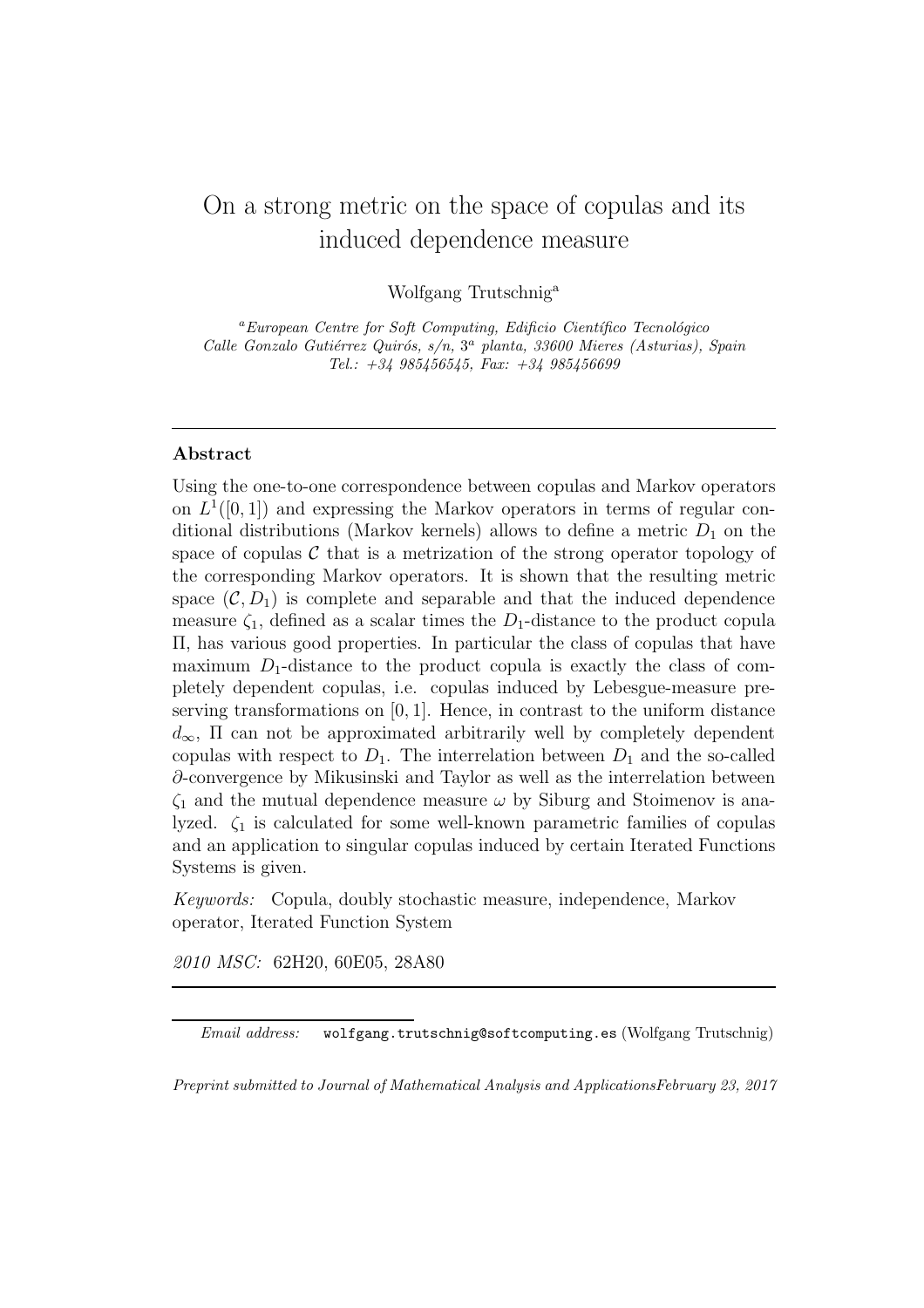#### <sup>1</sup> 1. Introduction

2 Considering the uniform distance  $d_{\infty}$  on the space C of two-dimensional 3 copulas yields a compact metric space  $(C, d_{\infty})$  in which the family of shuffles 4 of the minimum copula M are dense (see [7], [16], [19]). If  $A \in \mathcal{C}$  is a shuffle 5 of M,  $\mu_A$  denotes the corresponding doubly stochastic measure and X, Y a random variables on a probability space  $(\Omega, \mathcal{A}, \mathcal{P})$  with  $\mathcal{P}^{X \otimes Y} = \mu_A$ , then X  $\tau$  and Y are mutually completely dependent (see [19]) and knowing X implies  $\frac{1}{8}$  knowing Y and vice versa. Consequently the product copula Π (describing <sup>9</sup> complete unpredictability) can be approximated arbitrary well by mutually 10 completely predictable copulas with respect to  $d_{\infty}$ . In other words,  $d_{\infty}$  does <sup>11</sup> not 'distinguish between different types of statistical dependence' (see [16]) <sup>12</sup> and dependence measures which are continuous w.r.t.  $d_{\infty}$  like Schweizer and 13 Wolff's  $\sigma$  (see [19] and [23]) seem somehow unnatural.

<sup>14</sup> Using the one-to-one correspondence between copulas and Markov operators <sup>15</sup> on  $L^1([0,1])$  allows to consider the topology  $\mathcal{O}_{\mathcal{M}}$  on C which is induced by <sup>16</sup> the strong operator topology on the space M of Markov operators (see [4],  $17$  [16], [20]). Since the topology that the weak operator topology on M induces 18 on C coincides with the topology induced by  $d_{\infty}$  (see [20]) it is straightfor-19 ward to see that  $\mathcal{O}_\mathcal{M}$  is finer than  $\mathcal{O}_{d_\infty}$ . Rewriting the Markov operators in <sup>20</sup> terms of regular conditional distributions (Markov kernels) we will define a <sup>21</sup>-type metric  $D_1$  on C that is based on the conditional distribution func-22 tions and show that (i)  $D_1$  is a metrization of  $\mathcal{O}_\mathcal{M}$  and that (ii) the metric 23 space  $(C, D_1)$  is complete and separable. This notion of convergence induced <sup>24</sup> by  $D_1$  can be regarded both as the asymmetric version of the so-called  $\partial$ -<sup>25</sup> convergence by Mikusinski and Taylor (see [17], [18]) and the asymmetric <sup>26</sup> version of the Sobolev-type-metric d studied by Darsow and Olsen (see [5]) <sup>27</sup> and by Siburg and Stoimenov (see [24], [25]). We will define a dependence 28 measure  $\zeta_1 : \mathcal{C} \to [0,1]$  by  $\zeta_1(A) = 3 D_1(A,\Pi)$  and show that  $\zeta_1$  exhibits 29 various good properties, in particular that  $\zeta_1(A) = 1$  if and only if A is a 30 copula induced by a Lebesgue-measure-preserving transformation  $S$  on  $[0, 1]$ , 31 i.e. if  $Y = S(X)$  holds almost surely  $(X, Y)$  being random variables with <sup>32</sup>  $\mathcal{P}^{X \otimes Y} = \mu_A$ ). Consequently, in contrast to  $d_{\infty}$ , all completely dependent 33 copulas have maximum  $D_1$ -distance to  $\Pi$  and  $\Pi$  can not be approximated by 34 such copulas w.r.t.  $D_1$ . The interrelation between  $\zeta_1$  and the mutual depen-35 dence measure  $\omega$  by Siburg and Stoimenov (see [24], [25]) will be analyzed. <sup>36</sup> Furthermore we will give some examples and calculate the dependence mea- $37$  sure  $\zeta_1$  for the Farlie-Gumbel-Morgenstern family, for the Marshall-Olkin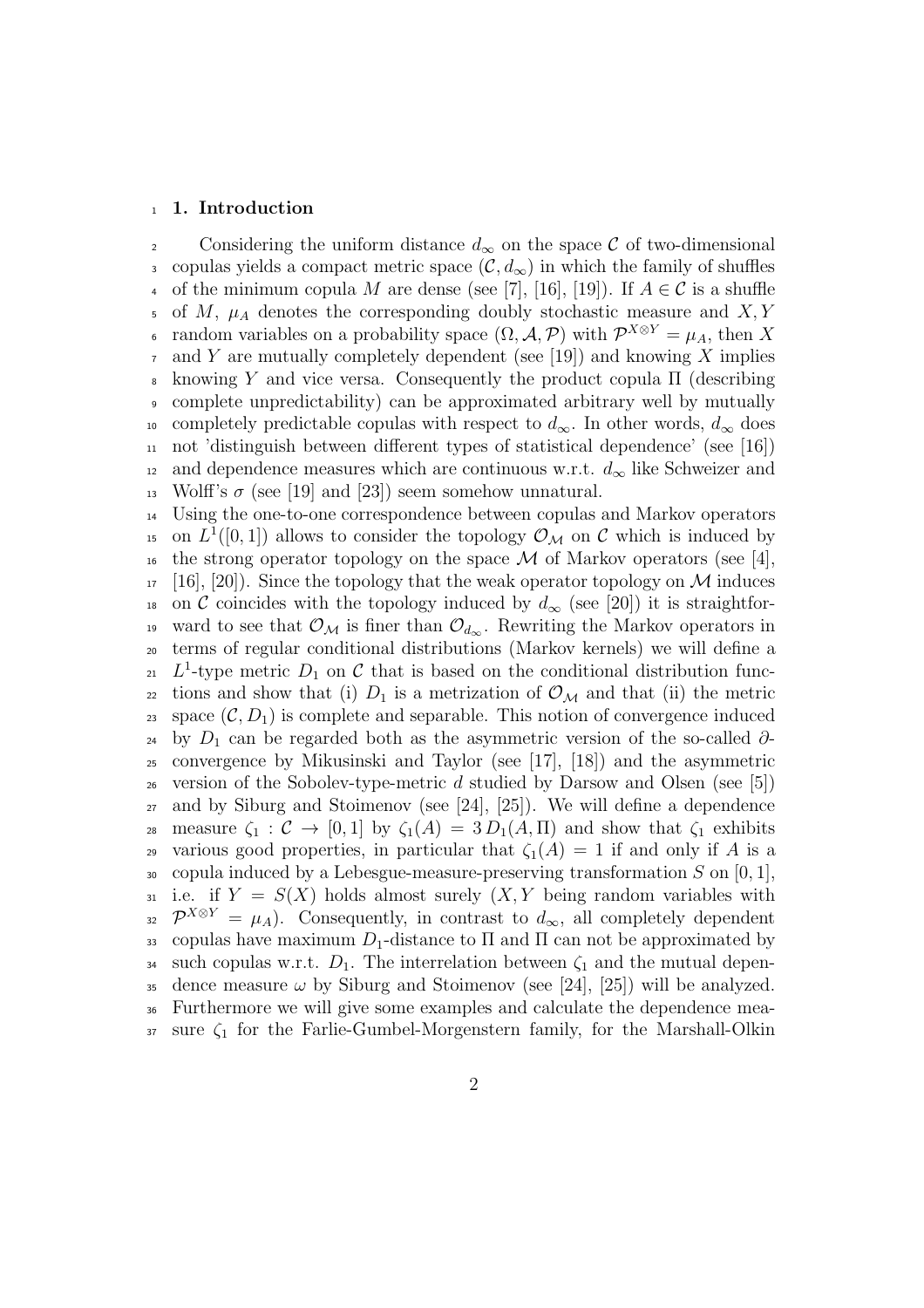<sup>38</sup> family and the Frechet family of copulas. Finally, using completeness of  $(0, D_1)$ , we will show that the construction of copulas with fractal support 40 given in [10] also works w.r.t. the stronger metric  $D_1$  instead of  $d_{\infty}$ .

## <sup>41</sup> 2. Notation and preliminaries

Throughout the whole paper  $\mathcal C$  will denote the family of all two-dimensional copulas. For every copula  $A \in \mathcal{C}$  the corresponding doubly stochastic measure will be denoted by  $\mu_A$ , the family of all these  $\mu_A$  by  $\mathcal{P}_{\mathcal{C}}$ . For every  $A \in \mathcal{C}$  $A<sup>T</sup>$  will denote the transposed copula, defined by  $A<sup>T</sup>(x, y) := A(y, x)$  for all  $(x, y) \in [0, 1]^2$ , M will denote the mimimum copula,  $\Pi$  the product copula and W the lower Fréchet-Hoeffding bound. For properties of copulas see  $[8]$ and [19].  $d_{\infty}$  will denote the uniform metric on C, i.e.

$$
d_{\infty}(A, B) := \max_{(x,y) \in [0,1]^2} |A(x,y) - B(x,y)|.
$$

 $\mathcal{B}(\mathbb{R}^d)$  denotes the Borel  $\sigma$ -field in  $\mathbb{R}^d$ ,  $\mathcal{B}([0,1])$  the Borel  $\sigma$ -field in  $[0,1]$ ,  $\lambda^d$  $42$ 43 the d-dimensional Lebesgue measure and  $\lambda$  the Lebesgue measure on [0, 1]. 44 If X, Y are real-valued random variables on a probability space  $(\Omega, \mathcal{A}, \mathcal{P})$ <sup>45</sup> then we will write  $\mathcal{P}^{X \otimes Y}$  for their joint distribution and  $\mathcal{P}^{X}, \mathcal{P}^{Y}$  for the 46 distributions of X and Y.  $E(Y|X)$  will denote the *conditional expectation* 47 of Y given X. Since by definition  $E(Y|X)$  is  $\mathcal{A}_{\sigma}(X)$ -measurable there exists 48 a measurable function  $q : \mathbb{R} \to \mathbb{R}$  such that  $\mathbf{E}(Y|X) = q \circ X$  holds  $\mathcal{P}$ -49 almost surely; we will write  $E(Y|X=x) = q(x)$  and call q a version of the 50 conditional expectation of Y given X. A measurable function  $g : \mathbb{R} \to \mathbb{R}$  is a  $51$  version of the conditional expectation of Y given X if and only if

$$
\int_{B} g(x)d\mathcal{P}^{X} = \int_{X^{-1}(B)} Yd\mathcal{P}
$$
\n(1)

52 holds for every  $B \in \mathcal{B}(\mathbb{R})$ . A *Markov kernel* from  $\mathbb{R}$  to  $\mathcal{B}(\mathbb{R})$  is a mapping  $53$  K :  $\mathbb{R} \times \mathcal{B}(\mathbb{R}) \to [0, 1]$  such that  $x \mapsto K(x, B)$  is measurable for every 54 fixed  $B \in \mathcal{B}(\mathbb{R})$  and  $B \mapsto K(x, B)$  is a probability measure for every fixed 55  $x \in \mathbb{R}$ . A Markov kernel  $K : \mathbb{R} \times \mathcal{B}(\mathbb{R}) \to [0,1]$  is called *regular conditional* 56 distribution of Y qiven X if for every  $B \in \mathcal{B}(\mathbb{R})$ 

$$
K(X(\omega), B) = \mathbb{E}(\mathbf{1}_B \circ Y | X)(\omega)
$$
 (2)

 $57$  holds  $\mathcal{P}_{\text{-a.s.}}$  It is well know that for each pair  $(X, Y)$  of real-valued random variables a regular conditional distribution  $K(\cdot, \cdot)$  of Y given X exists, that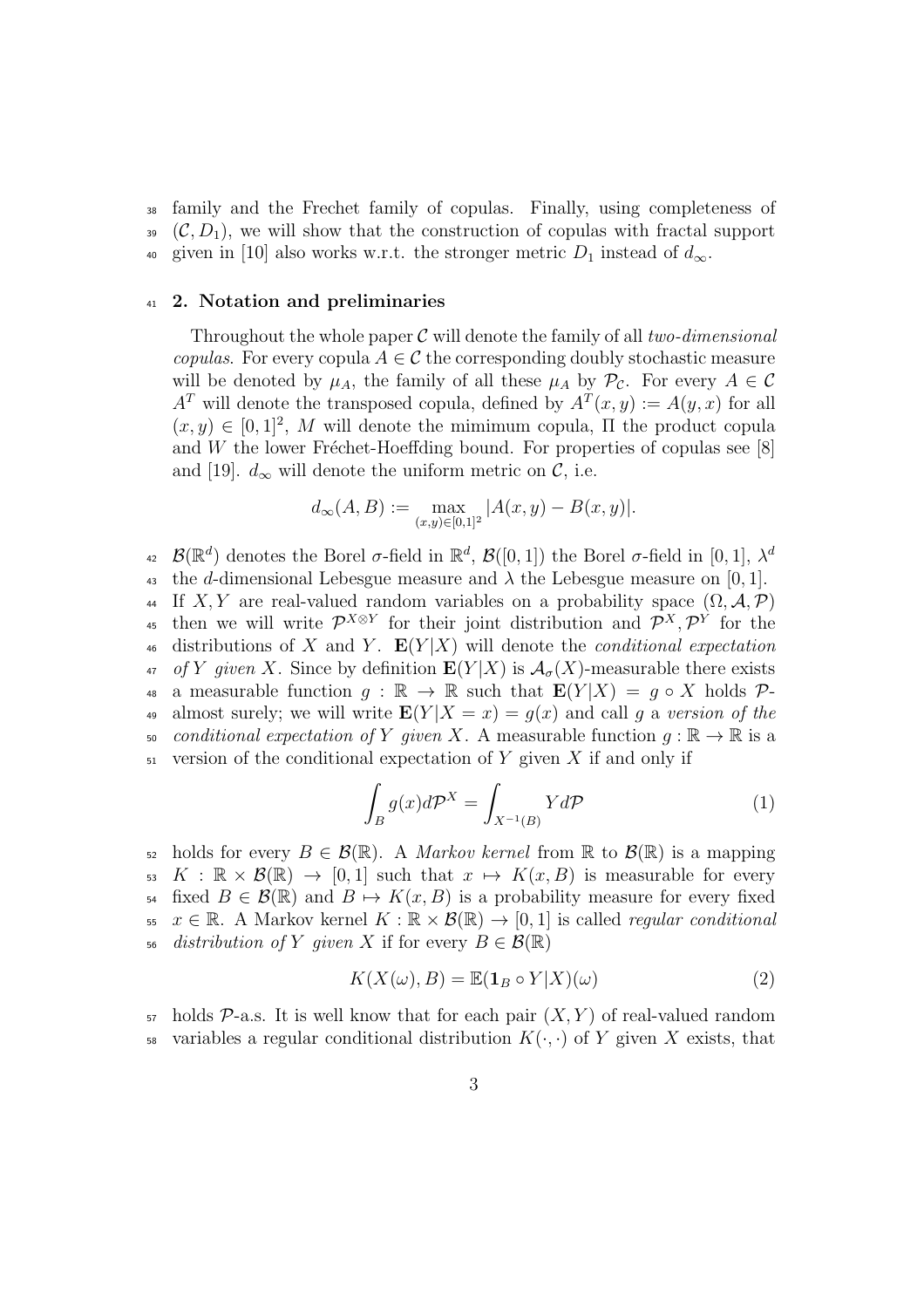<sup>59</sup>  $K(\cdot, \cdot)$  is unique  $\mathcal{P}^{X}$ -a.s. (i.e. unique for  $\mathcal{P}^{X}$ -almost all  $x \in \mathbb{R}$ ) and that 60 K( $\cdot$ ,  $\cdot$ ) only depends on  $\mathcal{P}^{X \otimes Y}$ . Hence, given  $A \in \mathcal{C}$  we will denote (a version 61 of) the regular conditional distribution of Y given X by  $K_A(\cdot, \cdot)$  and refer 62 to  $K_A(\cdot, \cdot)$  simply as regular conditional distribution of A. Note that for every  $A \in \mathcal{C}$ , its conditional regular distribution  $K_A(\cdot, \cdot)$ , and Borel sets 64  $E, F \in \mathcal{B}([0,1])$  we have

$$
\int_{F} K_{A}(x, E) d\lambda(x) = \mu_{A}(F \times E), \tag{3}
$$

so in particular

$$
\int_{[0,1]} K_A(x, E) d\lambda(x) = \lambda(E). \tag{4}
$$

- <sup>66</sup> For more details and properties of conditional expectation and regular con- $\sigma$  ditional distributions see [14], [15], [2], [3].
- 68 A linear operator T on  $L^1([0,1], \mathcal{B}([0,1]), \lambda)$  is called *Markov operator* (see  $\epsilon_{\text{9}}$  [4], [16], [20]) if it fulfils the following three properties:
- $7\eta$  1. T is positive, i.e.  $T(f) \geq 0$  whenever  $f \geq 0$

$$
R_3 \qquad 2. \ T(\mathbf{1}_{[0,1]}) = \mathbf{1}_{[0,1]}
$$

$$
74 \qquad 3. \ \int_{[0,1]} (Tf)(x) d\lambda(x) = \int_{[0,1]} f(x) d\lambda(x)
$$

<sup>75</sup> The class of all Markov operators on  $L^1([0,1], \mathcal{B}([0,1]), \lambda)$  will be denoted  $\tau$ <sup>6</sup> by M. It is straightforward to see that the operator norm of T is one, i.e.  $\pi \|T\| := \sup\{\|Tf\|_1 : \|f\|_1 \leq 1\} = 1$  holds. According to [4] and [20] there  $\tau$ <sup>8</sup> is a one-to-one correspondence between C and M - in fact, the mappings  $\varphi: \mathcal{C} \to \mathcal{M}$  and  $\Psi: \mathcal{M} \to \mathcal{C}$ , defined by

$$
\Phi(A)(f)(x) : = (T_A f)(x) := \frac{d}{dx} \int_{[0,1]} A_{,2}(x,t) f(t) d\lambda(t),
$$
  

$$
\Psi(T)(x,y) : = A_T(x,y) := \int_{[0,x]} (T\mathbf{1}_{[0,y]}) (t) d\lambda(t)
$$
\n(5)

so for every  $f \in L^1([0,1])$  and  $(x, y) \in [0,1]^2$   $(A_{,2})$  denoting the partial derivative w.r.t. y), fulfil  $\Psi \circ \Phi = id_{\mathcal{C}}$  and  $\Phi \circ \Psi = id_{\mathcal{M}}$ . Note that in case of  $f := \mathbf{1}_{[0,y]}$ 81 82 we have  $(T_A1_{[0,y]})(x) = A_{,1}(x,y)$   $\lambda$ -a.s. (the a.s. existence of the partial 83 derivative follows from the fact that for every fixed y the mapping  $x \mapsto$  $A(x, y)$  is absolutely continuous since copulas are Lipschitz continuous, see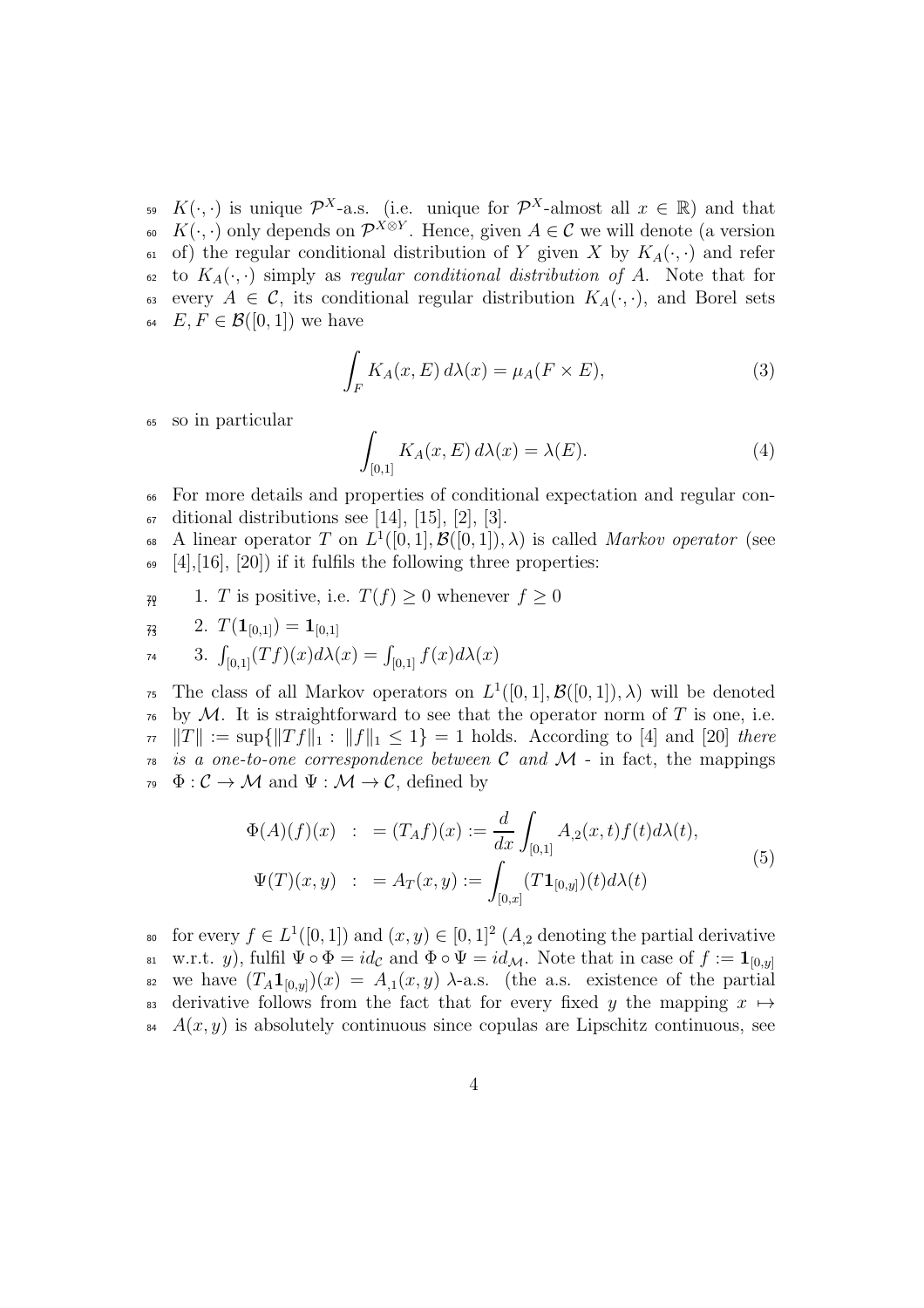85 [19], [22], [12]). According to [16] the Markov operator  $T_A$  is a version of the 86 conditional expectation of  $f \circ Y$  given X, i.e.

$$
(T_A f)(x) = \mathbb{E}(f \circ Y | X = x)
$$
\n<sup>(6)</sup>

 $\delta$ <sup>87</sup> holds  $\lambda$ -a.s. Since this result is not proved in all generality in [16] we will <sup>88</sup> start with a proof in the next section. It has been shown in [20] that <sup>89</sup>  $\lim_{n\to\infty} d_{\infty}(A_n, A) = 0$  if and only if  $\lim_{n\to\infty} T_n = T$  in the weak operator 90 topology. Using (5) the strong operator topology (see [21]) on M induces a 91 topology  $\mathcal{O}_M$  on the C. The metric  $D_1$  we will define in the next section is 92 a metrization of  $\mathcal{O}_M$ . We will show amongst other things that the resulting 93 metric space  $(C, D_1)$  is complete and separable.

## 94 3. The metric space  $(C, D_1)$

<sup>95</sup> As mentioned before we will start with the following result (already men- $\frac{1}{96}$  tioned in [16] and [17]):

97 **Lemma 1.** Suppose that  $A \in \mathcal{C}$ , let the Markov operator  $T_A = \Phi(A)$  be de-98 fined according to (5), denote a conditional regular distribution of A by  $K_A$ 99 and suppose that  $X, Y$  are random variables with distribution  $\mu_A$ . Then for 100 every  $f \in L^1([0,1], \mathcal{B}([0,1]), \lambda)$  the function  $T_A f$  is a version of the condi-101 tional expectation of  $f \circ Y$  given  $X$ , i.e. the following equality holds:

$$
(T_A f)(x) = \mathbb{E}(f \circ Y | X = x) = \int_{[0,1]} f(y) K_A(x, dy) \qquad \lambda \text{-} a.s. \tag{7}
$$

**Proof:** (I) We will use equality (1) and start with  $f := \mathbf{1}_E, E \in \mathcal{B}([0,1])$ . As first step consider  $B = [\underline{b}, \overline{b}] \subseteq [0, 1]$ . Using the fact that the function  $g_f$ , defined by

$$
g_f(x) := \int_{[0,1]} A_{,2}(x,t) f(t) d\lambda(t),
$$

<sup>102</sup> according to [20] is Lipschitz continuous (therefore absolutely continuous) <sup>103</sup> and monotonic we get

$$
L(B) := \int_B (T_A f)(x) d\lambda(x) = \int_B \frac{\partial}{\partial x} g_f(x) d\lambda(x) = g_f(\overline{b}) - g_f(\underline{b})
$$

$$
= \int_E \frac{\partial}{\partial y} \Big( A(\overline{b}, t) - A(\underline{b}, t) \Big) d\lambda(t)
$$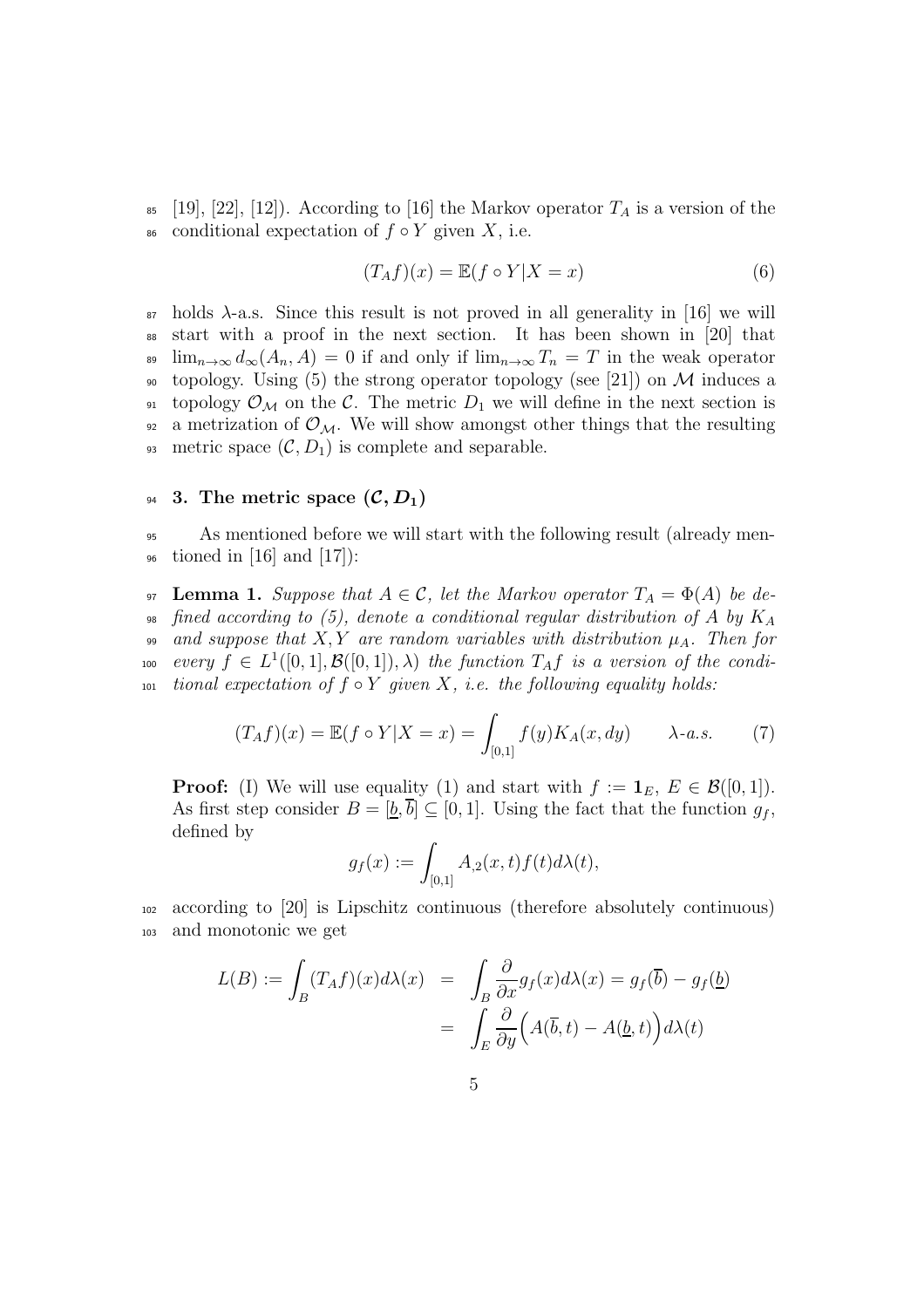$$
= \mu_A((\underline{b}, \overline{b}] \times E) = \mu_A([\underline{b}, \overline{b}] \times E)
$$
  
=  $\mathcal{P}(X \in [\underline{b}, \overline{b}], Y \in E)$   
=  $\int_{X^{-1}(B)} f \circ Y d\mathcal{P} =: R(B)$ 

104 Interpreting L and R as finite (positive) measure on  $([0, 1], \mathcal{B}[0, 1])$  (the con-105 ditions are easily verified) it follows that L and R coincide on  $\mathcal{B}([0, 1])$  since 106 the class of intervals generates  $\mathcal{B}([0,1])$ , is closed w.r.t. intersection and 107 monotonically reaches [0, 1] (see [15]). Consequently  $T_A f$  is a version of the 108 conditional distribution of  $f \circ Y$  given X. (II) For the general case we can 109 proceed in the usual way: Since L and R are linear and positive in f we <sup>110</sup> immediately get (7) for non-negative step functions. Using the fact that 111 for every non-negative  $f \in L^1([0,1], \mathcal{B}([0,1]), \lambda)$  we can find a sequence of  $112$  non-negative step functions monotonically converging to f together with the  $_{113}$  properties of the Lebesgue integral and continuity of  $T_A$  we get the desired <sup>114</sup> result for  $L^1_+([0,1], \mathcal{B}([0,1]), \lambda)$ . The final step to  $L^1([0,1], \mathcal{B}([0,1]), \lambda)$  is clear <sup>115</sup> by positivity of the Markov operator and linearity/positivity of conditional <sup>116</sup> expectation. Finally, applying disintegration (see [14]) proves the second part 117 of the equality.  $\blacksquare$ 

118

<sup>119</sup> The next step is to express convergence of the Markov operators in the strong <sup>120</sup> operator topology in terms of the corresponding regular conditional distri-<sup>121</sup> butions.

122 Lemma 2. Suppose that  $A, A_1, A_2, \ldots$  are copulas, let  $T, T_1, T_2, \ldots$  denote the 123 corresponding Markov operators and  $K, K_1, K_2, \ldots$  the corresponding regular <sup>124</sup> conditional distributions. Then the following assertions hold:

(i)  $\lim_{n\to\infty} T_n = T$  in the strong operator topology on  $L^1([0,1], \mathcal{B}([0,1]), \lambda)$ if and only if for every Borel set  $B \in \mathcal{B}([0,1])$  we have

$$
\lim_{n \to \infty} ||K_n(\cdot, B) - K(\cdot, B)||_1 = 0.
$$

- 125 (ii) Suppose that  $\Gamma$  is a countable dense set in [0, 1]. Then  $\lim_{n\to\infty}T_n=T$
- <sup>126</sup> in the strong operator topology on  $L^1([0,1],\mathcal{B}([0,1]),\lambda)$  if and only if <sup>127</sup> for every set  $B = [0, \gamma], \gamma \in \Gamma$ , we have

$$
\lim_{n \to \infty} ||K_n(\,\cdot\,,B) - K(\,\cdot\,,B)||_1 = 0.
$$
 (8)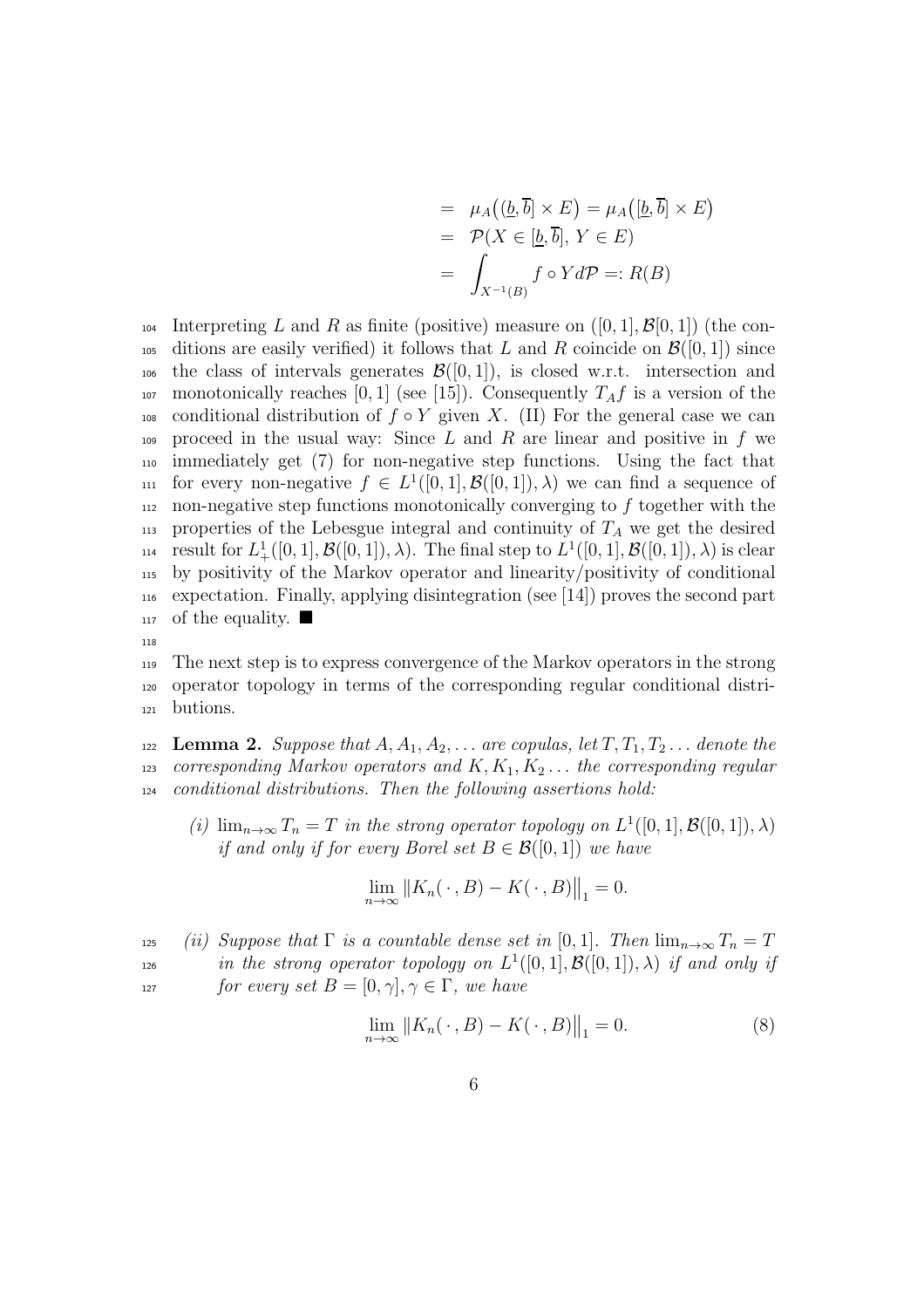128 **Proof:** Suppose that  $\lim_{n\to\infty} T_n = T$  in the strong operator topology on <sup>129</sup>  $L^1([0,1], \mathcal{B}([0,1]), \lambda)$  and that  $B \in \mathcal{B}([0,1])$ . Then, using Lemma 1 and 130 setting  $f := \mathbf{1}_B$  we get

$$
\begin{aligned} \left\|K_n(\,\cdot\,,B) - K(\,\cdot\,,B)\right\|_1 &= \int_{[0,1]} \left|K_n(x,B) - K(x,B)\right| d\lambda(x) \\ &= \left\|T_nf - Tf\right\|_1 \longrightarrow 0 \quad \text{for } n \to \infty, \end{aligned}
$$

<sup>131</sup> which proves one implication in (i) and (ii). It suffices to prove the other 132 implication in (ii). Suppose that  $\Gamma$  is as in (ii) and that (8) holds for all sets B 133 of the form  $B = [0, \gamma], \gamma \in \Gamma$ . According to [9] (Theorem 2.29) convergence of <sup>134</sup>  $T_n$  to T with respect to the strong operator topology on  $L^1([0,1], \mathcal{B}([0,1]), \lambda)$ 135 follows if we have  $||T_nf-Tf||_1 \longrightarrow 0$  for every  $f = \mathbf{1}_{[a,b]}$  with  $a, b \in \Gamma$ <sup>136</sup> since the linear hull of these function is dense in  $L^1([0,1], \mathcal{B}([0,1]), \lambda)$ . Let 137  $f = \mathbf{1}_{[a,b]}$  with  $a, b \in \Gamma$ , then

$$
K_n(\,\cdot\,,[a,b])=K_n(\,\cdot\,,[0,b])-K_n(\,\cdot\,,[0,a])+K_n(\,\cdot\,,\{a\})
$$

for every  $n \in \mathbb{N}$  and for K instead of  $K_n$ . For the last term we get

$$
\int_{[0,1]} K_n(x,\{a\})d\lambda(x) = \lambda(\{a\}) = \int_{[0,1]} K(x,\{a\})d\lambda(x) = 0
$$

138 so  $K_n(x,\{a\}) = K(x,\{a\}) = 0$   $\lambda$ -a.s. Hence, using the triangle inequality, 139 we get  $||T_nf - Tf||_1 \longrightarrow 0$ , which completes the proof since  $a, b \in \Gamma$  were 140 arbitrary.

141

<sup>142</sup> Motivated by Lemma 1 and Lemma 2 it seems natural to consider the fol- $_{143}$  lowing metrics on  $\mathcal{C}$ :

$$
D_{\infty}(A, B) := \sup_{y \in [0,1]} \int_{[0,1]} |K_A(x, [0, y]) - K_B(x, [0, y])| d\lambda(x) \tag{9}
$$

$$
D_1(A, B) \quad := \quad \int_{[0,1]} \int_{[0,1]} \left| K_A(x, [0, y]) - K_B(x, [0, y]) \right| d\lambda(x) \, d\lambda(y) \tag{10}
$$

<sup>144</sup> Furthermore we will also use the  $L^2$ -version  $D_2$  of  $D_1$  to see the interrelation 145 between  $D_1$  and the Sobolev-type metric d considered by Darsow and Olsen 146 (see [5]) and by Siburg and Stoimenov (see [24], [25]):

$$
D_2^2(A, B) := \int_{[0,1]} \int_{[0,1]} \left( K_A(x, [0, y]) - K_B(x, [0, y]) \right)^2 d\lambda(x) d\lambda(y) \tag{11}
$$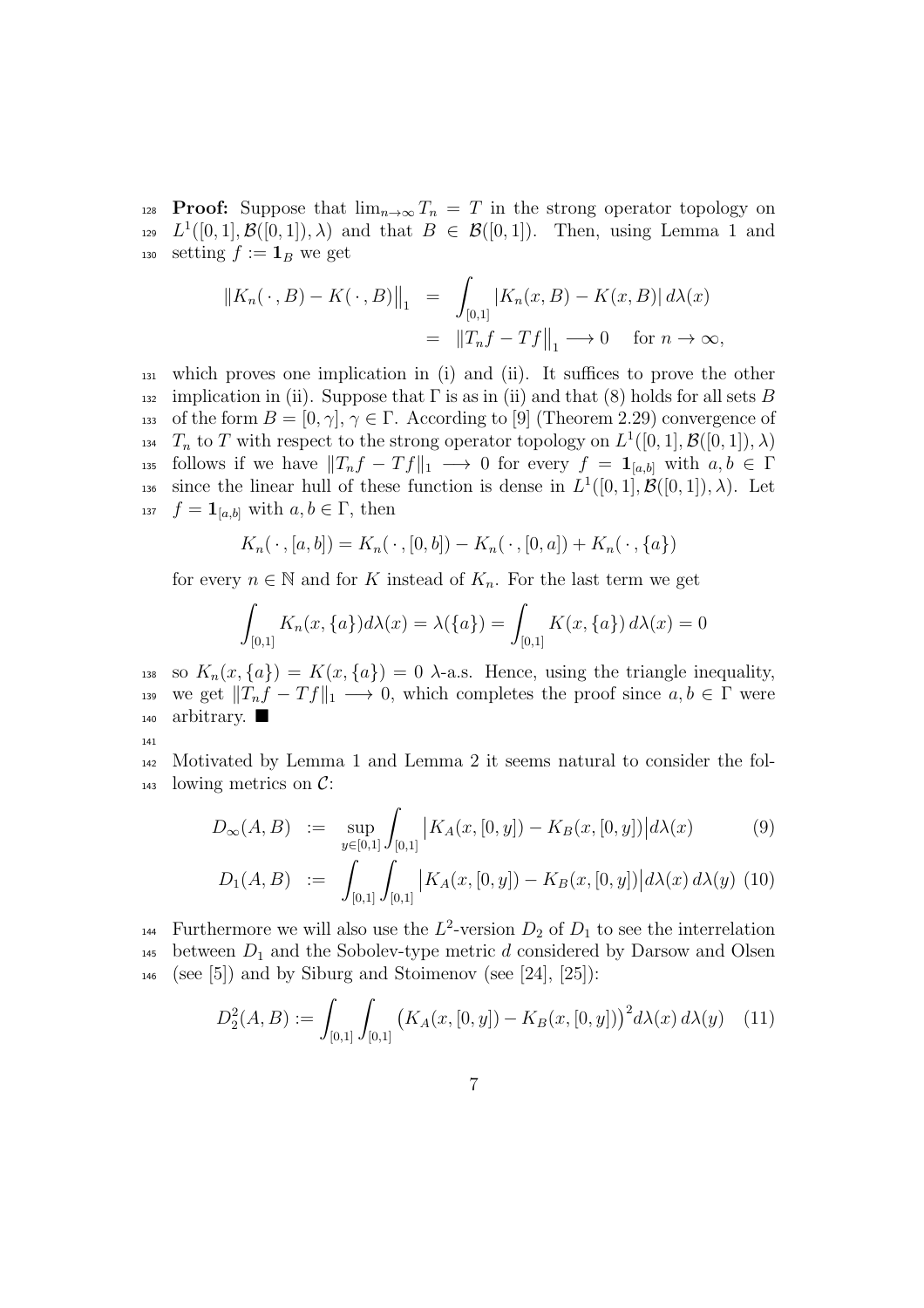- 147 **Remark 3.** Using Fubini's theorem  $D_1(A, B)$  can be seen as expected  $L^1$ -<sup>148</sup> distance of the conditional distribution functions.
- <sup>149</sup> To simplify notation we will write

$$
\Phi_{A,B}(y) := \int_{[0,1]} |K_A(x,[0,y]) - K_B(x,[0,y])| d\lambda(x) \tag{12}
$$

150 for all  $A, B \in \mathcal{C}$ . Before analyzing the main properties of the function  $\Phi_{A,B}$ 151 we will show that  $D_1, D_2$  and  $D_{\infty}$  are metrics.

152 **Lemma 4.**  $D_{\infty}$ ,  $D_1$  and  $D_2$  defined according to (9), (10) and (11), are  $153$  metrics on C.

Proof: First of all it has to be shown that the integrand in (10) is measurable. Define H on  $[0, 1]^2$  by  $H(x, y) := K_A(x, [0, y])$ , then H is measurable in x and non-decreasing and right-continuous in y. Fix  $z \in [0, 1]$ . For every  $q \in \mathbb{Q} \cap [0,1]$  define

$$
A_q := \{ x \in [0,1] : H(x,q) < z \} \in \mathcal{B}([0,1]),
$$

and set

$$
A := \bigcup_{q \in \mathbb{Q} \cap [0,1]} A_q \times [0,q] \in \mathcal{B}(\mathbb{R}^2).
$$

<sup>154</sup> Using right-continuity it is straightforward to see that  $A = H^{-1}([0, z))$ , from <sup>155</sup> which measurability of H directly follows. Furthermore, if  $D_1(A, B) = 0$  then 156 there exists a set  $\Lambda \subseteq [0,1]^2$  with  $\lambda^2(\Lambda) = 1$  such that for every  $(x, y) \in \Lambda$ 157 we have equality  $K_A(x,[0,y]) = K_B(x,[0,y])$ . It follows that  $\lambda(\Lambda_x) = 1$  for <sup>158</sup> almost every  $x \in [0,1]$ . For every such x we have that the kernels coincide <sup>159</sup> on a dense set, so they have to be identical. Again using disintegration (see  $_{160}$  [14]) or equation (5) shows  $A = B$ . The remaining properties of a metric 161 are obviously fulfilled. The fact that  $D_{\infty}$  and  $D_2$  are metrics can be shown  $_{162}$  analogously.

163 Lemma 5. For every pair  $A, B \in \mathcal{C}$  the function  $\Phi_{A,B}$ , defined according to 164 (12), is Lipschitz continuous with Lipschitz constant 2 and fulfils  $\Phi_{A,B}(y) \leq$ 165 min $\{2y, 2(1-y)\}\$ for every  $y \in [0, 1]$ . Moreover there exist copulas  $A, B \in \mathcal{C}$ 166 for which equality  $\Phi_{A,B}(y) = \min\{2y, 2(1-y)\}\$ holds for all  $y \in [0,1].$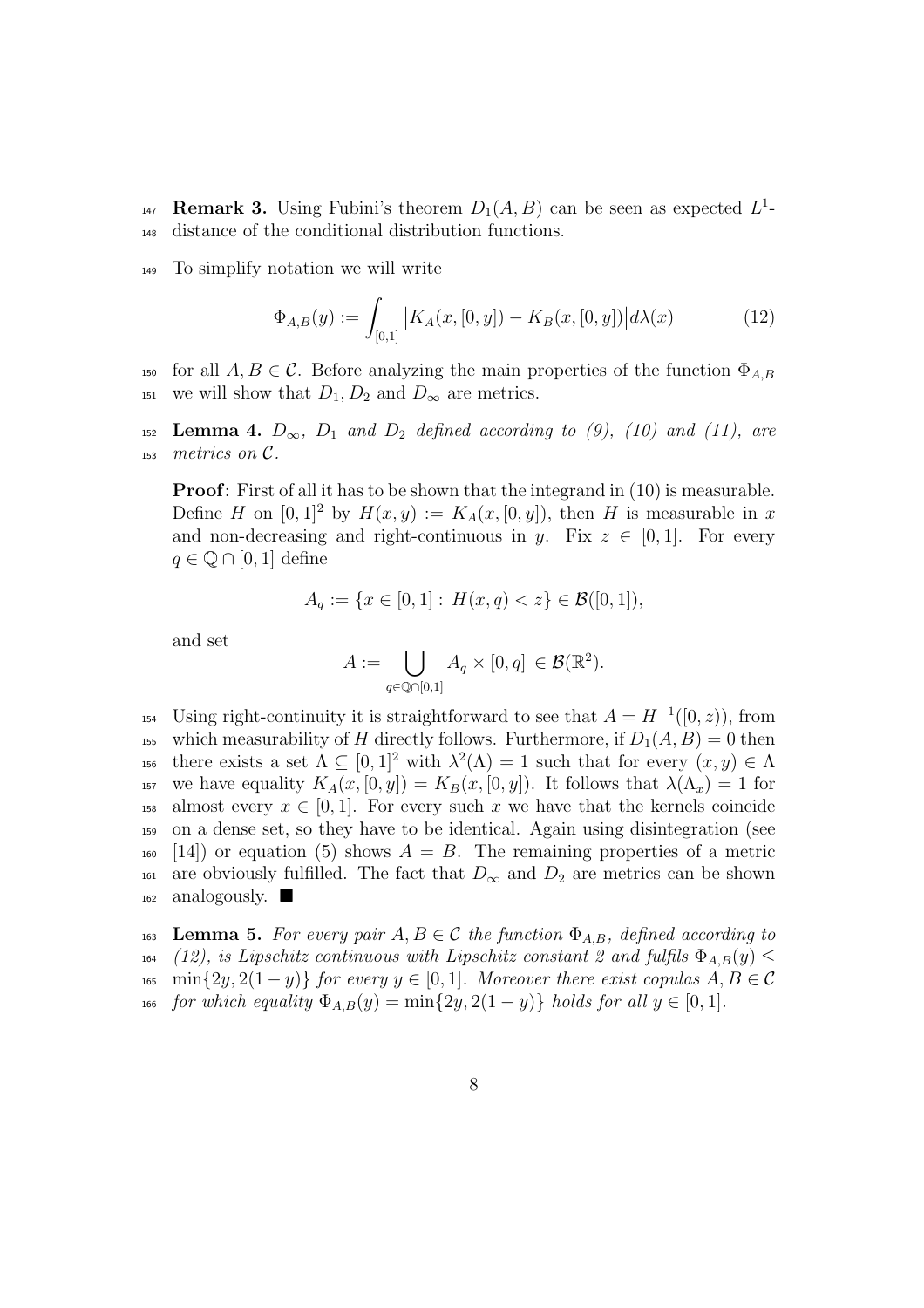167 **Proof:** Suppose that  $E \in \mathcal{B}([0,1])$ , then using (4) and applying Scheffé's <sup>168</sup> theorem (see [6]) we get

$$
\int_{[0,1]} |K_A(x, E) - K_B(x, E)| d\lambda(x) = 2 \int_G K_A(x, E) - K_B(x, E) d\lambda(x)
$$
  

$$
\leq 2 \int_{[0,1]} K_A(x, E) d\lambda(x) = 2\lambda(E)
$$

169 whereby  $G = \{x \in [0,1] : K_A(x,E) > K_B(x,E)\}\.$  Since  $K_A(\cdot, E^c) =$  $170 \quad 1 - K_A(\cdot, E)$  holds, considering  $E = [0, y]$  implies the desired inequality.  $171$  Straightforward calculations show that in case of the copulas M and W we 172 get  $\Phi_{M,W}(y) = \min\{2y, 2(1-y)\}\)$  for every  $y \in [0, 1]$ .

 $173$  Finally, to see Lipschitz continuity, suppose that  $s > t$ , then

$$
\begin{array}{rcl} |\Phi_{A,B}(s) - \Phi_{A,B}(t)| & \leq & \int_{[0,1]} \left| K_A(x,(t,s]) - K_B(x,(t,s]) \right| d\lambda(x) \\ & = & 2\lambda\big((t,s]\big) = 2(s-t). \end{array}
$$

<sup>174</sup> Using Lemma 5 it is straightforward to show that  $D_1$  is a metrization of  $\mathcal{O}_{\mathcal{M}}$ <sup>175</sup> as mentioned in the introduction:

176 **Theorem 6.** Suppose that  $A, A_1, A_2, \ldots$  are copulas and let  $T, T_1, T_2, \ldots$  de-<sup>177</sup> note the corresponding Markov operators. Then the following four conditions <sup>178</sup> are equivalent:

179 (a)  $\lim_{n\to\infty} D_1(A_n, A) = 0$ 

$$
180 \qquad (b) \ \lim_{n \to \infty} D_{\infty}(A_n, A) = 0
$$

$$
u_{131} \qquad (c) \ \lim_{n \to \infty} ||T_n f - Tf||_1 = 0 \ \text{for every} \ f \in L^1([0,1], \mathcal{B}([0,1]), \lambda)
$$

$$
182 \qquad (d) \ \lim_{n \to \infty} D_2(A_n, A) = 0
$$

**Proof:** For every  $n \in \mathbb{N}$  define functions  $f_n : [0,1] \rightarrow [0,1]$  by  $f_n(y) :=$  $\Phi_{A_n,A}(y)$ . Then every  $f_n$  is Lipschitz continuous with Lipschitz constant 2. Set  $||f_n||_{C_{\infty}} := \max \{f_n(y) : y \in [0,1]\}$  and suppose that  $f_n(y_0) = ||f_n||_{C_{\infty}}$ for some  $y_0 \in [0, 1]$ . Then the area between the graph of  $f_n$  and the x-axis (i.e. the endograph of  $f_n$ ) surely has to contain the triangle  $\Delta_L$  with vertices  $\{(y_0 - f_n(y_0)/2, 0), (y_0, 0), (y_0, f_n(y_0))\}$  or the triangle  $\Delta_R$  with vertices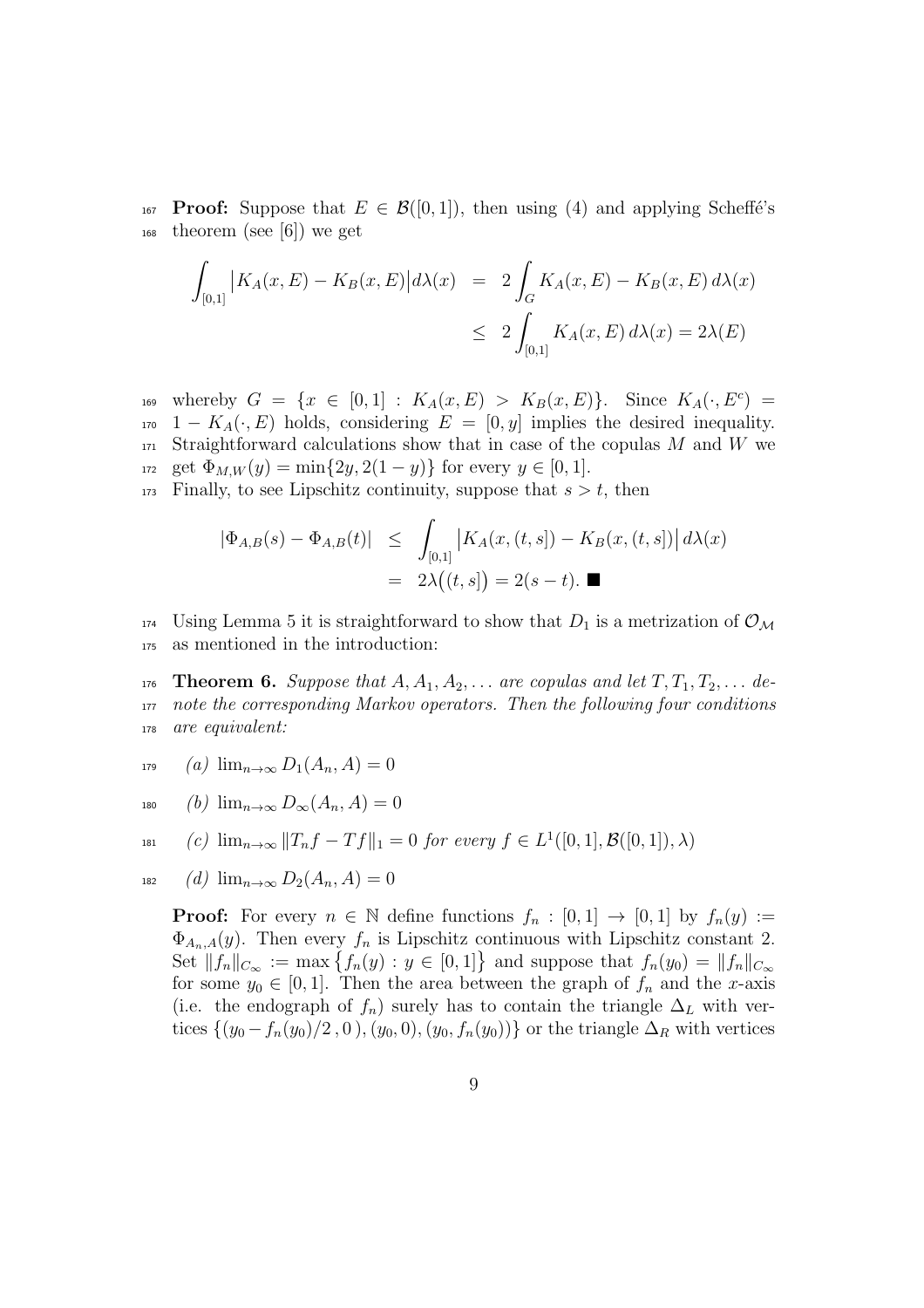$\{(y_0, 0), (y_0 + f_n(y_0)/2, 0), (y_0, f_n(y_0))\}.$  Consequently we have

$$
||f_n||_{C_{\infty}} \ge \int_{[0,1]} f_n(y) d\lambda(y) \ge \frac{||f_n||^2_{C_{\infty}}}{4}.
$$

This shows that  $(a)$  and  $(b)$  are equivalent. Furthermore  $(b)$  implies that the sequence  $f_n$  converges uniformly to 0, from which, using Lemma 2,  $(c)$ immediately follows. Implication  $(c) \Rightarrow (a)$  follows directly from Lemma 2 and Lebesgue's theorem on dominated convergence. Finally, equivalence of (a) and (d) is a direct consequence of the fact that

$$
D_2^2(A, B) \le D_1(A, B) \le D_2(A, B)
$$

183 holds for all  $A, B \in \mathcal{C}$ .

185 Before proceeding with  $D_1$  we will take a look at the interrelation between the <sup>186</sup> above mentioned metrics, ∂-convergence analyzed by Mikusinski and Taylor  $187$  (see [17], [18]), and the Sobolev-type-metric d studied by Darsow and Olsen <sup>188</sup> (see [5]) as well as by Siburg and Stoimenov (see [24], [25]). It is straight-189 forward to see that a sequence  $(A_n)_{n\in\mathbb{N}}$  of copulas ∂-converges to a copula A <sup>190</sup> if and only of  $\lim_{n\to\infty} D_1(A_n, A) + D_1(A_n^T, A^T) = 0$ . Hence the metric  $D_{\partial}$ , <sup>191</sup> defined by

$$
D_{\partial}(A, B) := D_1(A, B) + D_1(A^T, B^T)
$$
\n(13)

192 for all  $A, B \in \mathcal{C}$ , is a metrization of ∂-convergence. Furthermore it is straight-193 forward to see that the topology  $\mathcal{O}_{\partial}$  induced by  $D_{\partial}$  on C is finer than  $\mathcal{O}_{\mathcal{M}}$  - in <sup>194</sup> fact this is a direct consequence of Example 25 and equation (13). Moreover, <sup>195</sup> Theorem 6 implies that the topology induced by the Sobolev-type metric d 196 is exactly  $\mathcal{O}_\partial$  since

$$
d^{2}(A, B) = D_{2}^{2}(A, B) + D_{2}^{2}(A^{T}, B^{T})
$$
\n(14)

 $_{197}$  holds (using (13) this follows from [5] too).

198

184

<sup>199</sup> The following lemma will be useful in Section 6:

200 Lemma 7. Suppose that  $A, A_1, A_2, \ldots$  are copulas with corresponding regular 201 conditional distributions  $K, K_1, K_2, \ldots$  If  $K_n(x, \cdot) \to K(x, \cdot)$  weakly  $\lambda$ -a.s. 202 then we have  $\lim_{n\to\infty} D_1(A_n, A) = 0$ .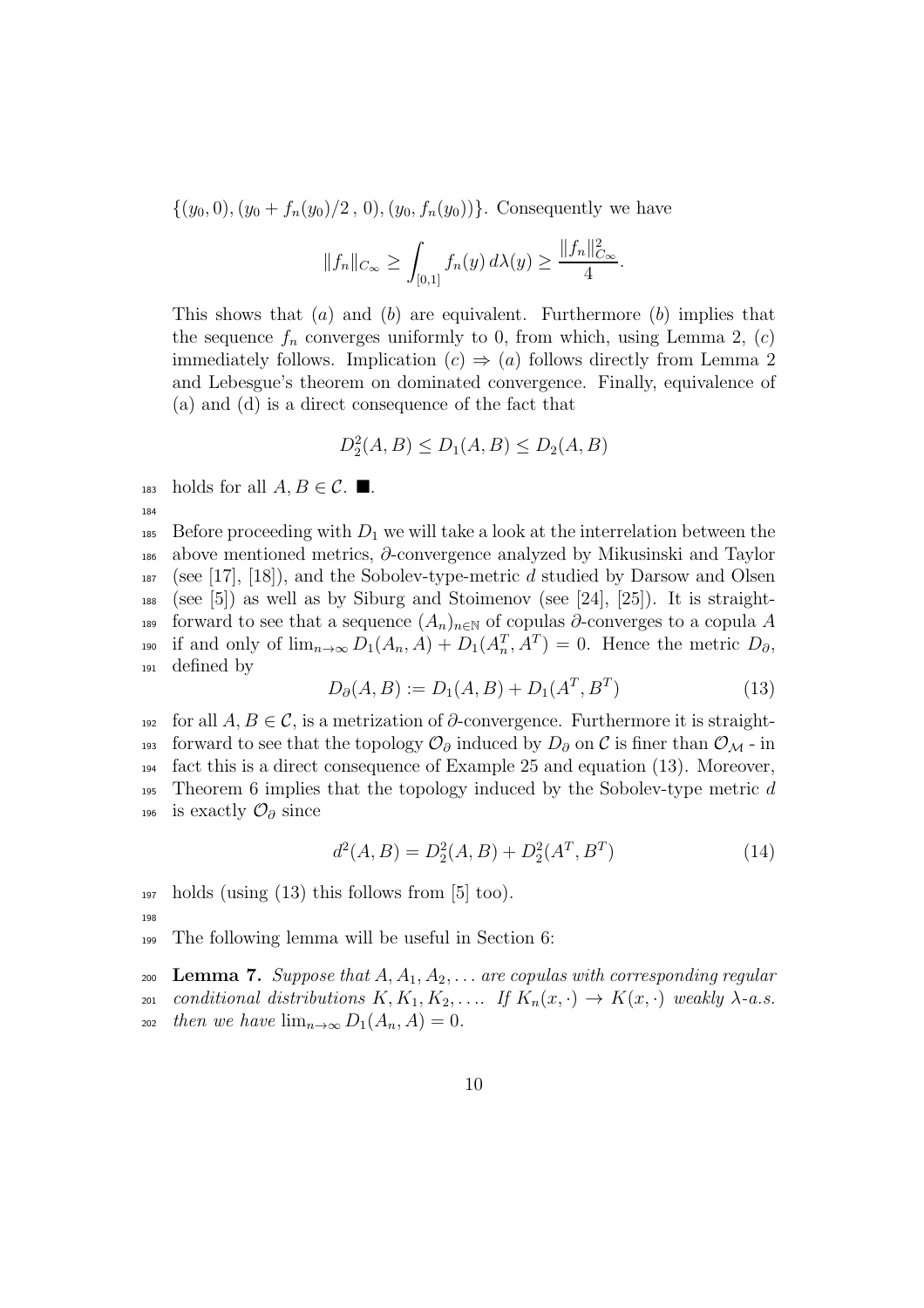**Proof:** Let  $\Lambda \subseteq [0,1]$  denote the set of all x for which the conditional distributions converge weakly and suppose that  $\lambda(\Lambda) = 1$ . If f is a continuous function on  $[0, 1]$  then we have

$$
\lim_{n \to \infty} \int_{[0,1]} f(y) K_n(x, dy) = \int_{[0,1]} f(y) K(x, dy)
$$

for every  $x \in \Lambda$ , which, using Lebesgue's theorem on dominated convergence yields

$$
\lim_{n \to \infty} ||T_{A_n}f - T_Af||_1 = 0.
$$

203 Since the space  $C_\infty([0,1])$  of all continuous functions on [0, 1] is dense in 204  $L^1([0,1], \mathcal{B}([0,1]), \lambda))$  this completes the proof. 205

206 It is well known that  $(C, d_{\infty})$  is a compact metric space. Since the topo-<sup>207</sup> logy induced by  $D_1$  is strictly finer than that induced by  $d_{\infty}$  (see [16] or 208 Proposition 14) we can not expect the metric space  $(C, D_1)$  to be compact. 209 The next theorem, however, shows that  $(C, D_1)$  is still topologically rich:

210 **Theorem 8.** The metric space  $(C, D_1)$  is complete and separable.

211 **Proof:** Suppose that  $(A_n)_{n\in\mathbb{N}}$  is a Cauchy sequence in  $(C, D_1)$ . For every 212  $n \in \mathbb{N}$  let  $K_n(\cdot, \cdot)$  denote the corresponding regular conditional distribution 213 and  $H_n$  the function on  $[0,1]^2$ , defined by  $H_n(x,y) := K_n(x,[0,y])$ . Since we <sup>214</sup> have

$$
D_1(A_n, A_m) = \int_{[0,1]} \int_{[0,1]} |H_n(x, y) - H_m(x, y)| d\lambda(x) d\lambda(y)
$$
  
=  $||H_n - H_m||_{L^1([0,1]^2, \mathcal{B}([0,1]^2), \lambda^2)}$ 

 $(H_n)_{n\in\mathbb{N}}$  is a Cauchy sequence in  $L^1([0,1]^2, \mathcal{B}([0,1]^2), \lambda^2)$ , so there exists a L<sup>1</sup>-limit  $H \in L^1([0,1]^2, \mathcal{B}([0,1]^2), \lambda^2)$ . According to the theorem of Riesz-Fischer (see [9], [22]) we can find a subsequence  $(H_{n_j})_{j\in\mathbb{N}}$  and a Borel set  $\Delta \subseteq [0,1]^2$  with  $\lambda^2(\Delta) = 1$  and  $\lim_{j\to\infty} H_{n_j}(x,y) = H(x,y)$  for all  $(x,y) \in \Delta$ . W.l.o.g. we may assume that  $H(x, 1) = 1$  for every  $x \in [0, 1]$ . We will show that we can find a measurable function  $G : [0, 1]^2 \to [0, 1]$  with the following two properties: (i)  $G = H \lambda^2$ -a.s. and (ii)  $K(x, [0, y]) := G(x, y)$  is again a regular conditional distribution of a copula  $A \in \mathcal{C}$ .

Using Fubini's theorem (see [9], [22]) it follows that  $\lambda(\Delta_y) = \lambda({x \in [0,1]}:$  $(x, y) \in \Delta$ ) = 1 for  $\lambda$ -almost all  $y \in [0, 1]$ . Consequently we can find a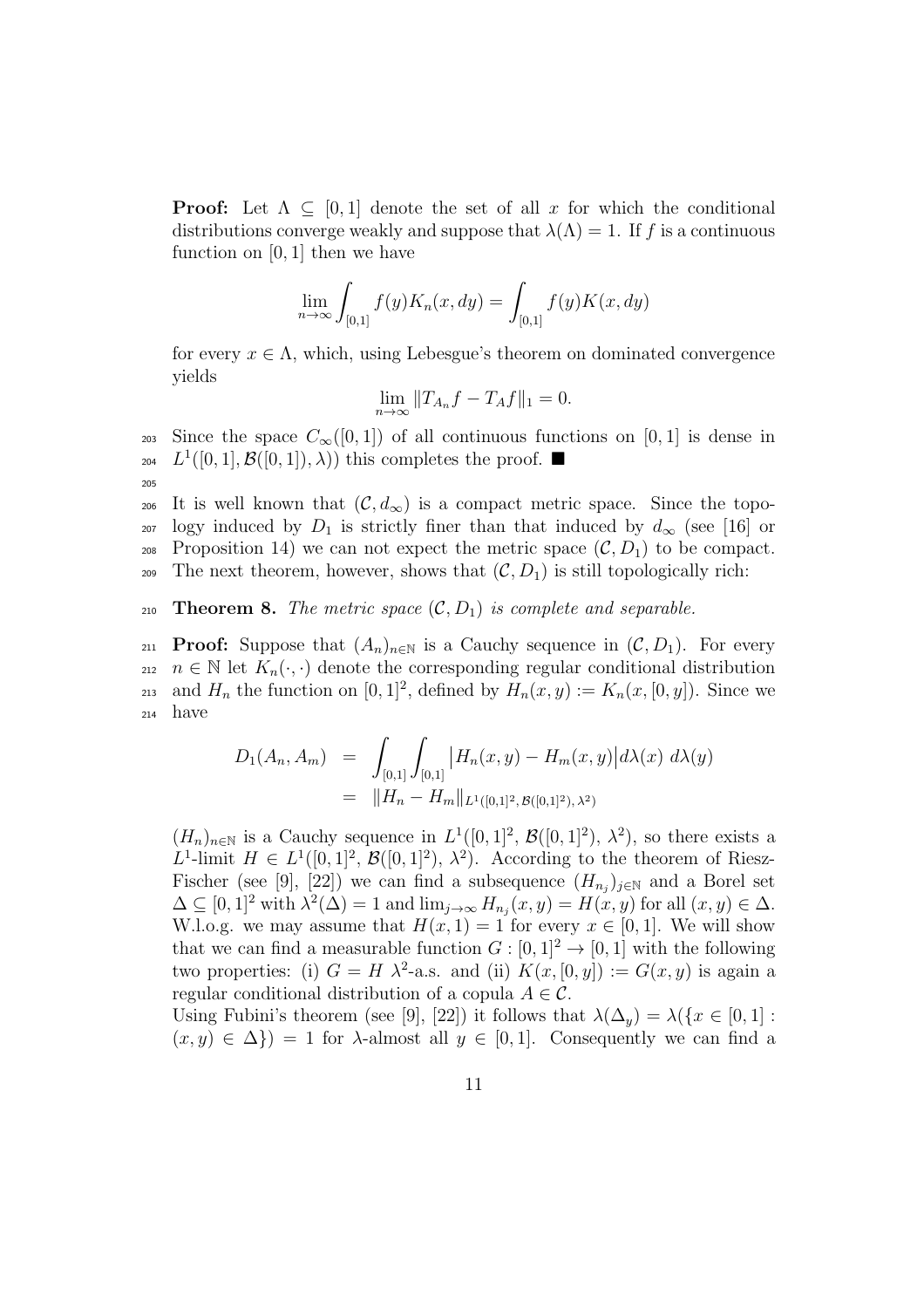countable set  $Q = \{y_1, y_2, \ldots\} \subseteq [0, 1]$  with  $1 \in Q$  and a set  $\Lambda_0 \subseteq [0, 1]$  with  $\lambda(\Lambda_0) = 1$  such that  $\lim_{j\to\infty} H_{n_j}(x, y_i) = H(x, y_i)$  holds for every  $y_i \in Q$  and every  $x \in \Lambda_0$ . Again using Fubini we can find a subset  $\Lambda \subseteq \Lambda_0$  such that  $\lambda(\Delta_x) = \lambda({y \in [0,1] : (x,y) \in \Delta}) = 1$  for every  $x \in \Lambda$ . Define a new function  $G : [0, 1]^2 \to [0, 1]$  by  $G(x, y) = 1$  if  $y = 1$  and

$$
G(x,y) := \inf_{y_i \in Q, y_i > y} H(x,y_i) \mathbf{1}_{\Lambda}(x) + \mathbf{1}_{[0,1]}(y) \mathbf{1}_{\Lambda^c}(x).
$$

It is straightforward to see that  $G(\cdot, \cdot)$  is measurable in x for fixed y and a distribution function on [0, 1] in y for fixed x. In particular G is measurable (same argument as in Lemma 4) and G induces a Markov kernel  $K(\cdot, \cdot)$ by setting  $K(x, [0, y]) := G(x, y)$  and, for every x, uniquely extending the probability measure  $K(x, \cdot)$  from the class of all intervals  $[0, y]$  to  $\mathcal{B}([0, 1])$  in the standard way (see [9],  $[14]$ ).

For every fixed  $x \in \Lambda$  define (measurable) functions  $g_x, h_x : [0, 1] \to [0, 1]$ by  $g_x(y) := G(x, y)$ ,  $h_x(y) := H(x, y)$  and set  $\Pi_x := \{y \in [0, 1] : g_x(y) \neq 0\}$  $h_x(y)$ . Using monotonicity it follows that  $\Pi_x \subseteq \Delta_x^c \cup \mathcal{DC}(g_x)$ , whereby  $DC(g_x)$  denotes the (at most) countably infinite set of discontinuities of  $g_x$ . Consequently, setting  $\Pi := \{(x, y) \in [0, 1]^2 : G(x, y) \neq H(x, y)\}\$ and again using Fubini we get

$$
\lambda^{2}(\Pi) = \int_{[0,1]} \lambda(\Pi_{x}) d\lambda(x) = \int_{\Lambda} \lambda(\Pi_{x}) d\lambda(x) = 0,
$$

215 which implies  $\lim_{n\to\infty}||H_n - G||_{L^1([0,1]^2,\mathcal{B}([0,1]^2),\lambda^2)} = 0$ . It remains to show 216 that  $K(x, [0, y])$  is a regular conditional distribution of a copula  $A \in \mathcal{C}$ . Fix 217  $y \in [0, 1]$ , then there exists a monotonically decreasing sequence  $(z_l)_{l \in \mathbb{N}}$  in Q <sup>218</sup> with limit y. Applying Lebesgue's theorem on dominated convergence shows

$$
\int_{[0,1]} K(x,[0,y])d\lambda(x) = \int_{[0,1]} G(x,y)d\lambda(x) = \lim_{i \to \infty} \int_{[0,1]} H(x,z_i)d\lambda(x)
$$

$$
= \lim_{i \to \infty} \lim_{j \to \infty} \int_{[0,1]} H_{n_j}(x,z_i)d\lambda(x) = \lim_{i \to \infty} z_i = y
$$

219 Hence there exists a copula  $A \in \mathcal{C}$  such that  $K(\cdot, \cdot) = K_A(\cdot, \cdot)$ . This completes <sup>220</sup> the proof of the first part of the theorem.

221 In order to show separability we can proceed as follows: For every  $n \geq 2$ 222 define subsets  $S_n$  and  $\mathcal{SQ}_n$  of C as follows:  $S_n$  is the class of all  $B \in \mathcal{C}$  whose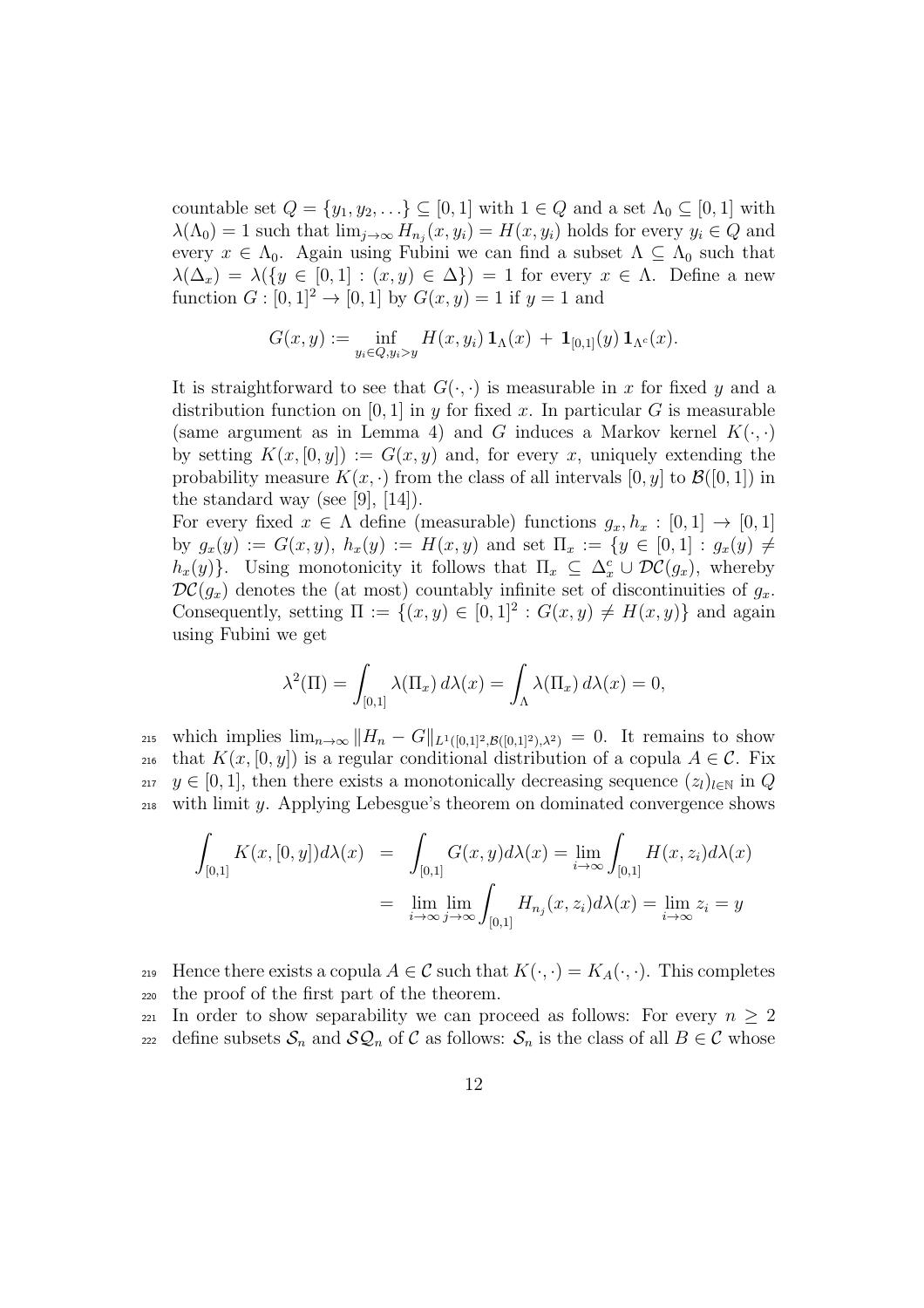223 mass  $\mu_B$  is uniformly distributed on each rectangle  $R_{ij}$  of the form  $R_{ij} = [(i-\mu_E)^2]$  $224 \quad 1)/n$ ,  $i/n \times [(j-1)/n, j/n]$ . Denote by  $\mathcal{SQ}_n$  the subset of all  $B \in \mathcal{S}_n$  that also <sup>225</sup> fulfil  $\mu_B(R_{ij}) \in \mathbb{Q}$  for all  $i, j \in \{1, ..., n\}$ . Since  $\mathcal{SQ}_n$  is countably infinity 226  $\mathcal{SQ} := \bigcup_{n=2}^{\infty} \mathcal{SQ}_n \subseteq \mathcal{C}$  is countably infinite too. Using the results in [16]  $\mathcal{S}_n$  $227$  is dense in C with respect to the strong operator topology, so, by Theorem 228 6,  $S_n$  is dense in the metric space  $(C, D_1)$ . Fix an arbitrary  $B \in S_n$  and let  $229 \quad \varepsilon > 0$ . Obviously the family  $S_n$  is isomorphic to the class  $\Omega_n$  of all doubly <sup>230</sup> stochastic matrices. According to Birkhoff's theorem on doubly stochastic 231 matrices (see [11]) every element  $M \in \Omega_n$  is the convex combination of m  $(\leq n^2+1)$  permutation matrices  $(P_i)_{i=1}^m$ , i.e.  $M = \sum_{i=1}^m \alpha_i P_i$  with  $\alpha_i \geq 0$  and 232 <sup>233</sup>  $\sum_{i=1}^{m} \alpha_i = 1$ . Since Q is dense in [0, 1] we can find a vector  $(\beta_1, \ldots, \beta_m) \in \mathbb{Q}^m$ such that both  $\max_{i=1...m} |\alpha_i - \beta_i| < \varepsilon/(n^2+1)$  and  $\sum_{i=1}^m \beta_i = 1$  holds. 235 Returning to B this implies the existence of an element  $\hat{B} \in \mathcal{SQ}_n$  such that <sup>236</sup> max<sub>i,j=1.</sub>..m  $|\mu_B(R_{ij}) - \mu_{\hat{B}}(R_{ij})| < \varepsilon/(n^2+1)$ . It follows immediately that <sup>237</sup>  $D_1(B, \hat{B}) < \varepsilon$  and we have shown that  $\mathcal{SQ}_n$  is dense in  $\mathcal{S}_n$ , which completes  $238$  the proof.

#### 239 4. The dependence measure  $\zeta_1$  induced by  $D_1$

<sup>240</sup> As mentioned in the introduction we want to analyze the dependence mea-241 sure  $\zeta_1$  defined as a scalar times the D<sub>1</sub>-distance to the product copula  $\Pi$ . <sup>242</sup> Intuitively it seems natural that completely dependent copulas (in the sense <sup>243</sup> mentioned in the introduction, for a precise definition see below) should be <sup>244</sup> assigned maximum dependence degree since they describe a (unidirectional) 245 deterministic interrelation between X and Y (i.e. knowing X implies know-<sup>246</sup> ing Y, but in general not vice versa), whereas  $\Pi$  describes the other extreme  $_{247}$  in which knowing X does not at all improve our a-priori-knowledge on Y. 248 Theorem 14 states that our dependence measure  $\zeta_1$  fulfils this property.

<sup>249</sup> We will start with the following definition of completely dependent copu-<sup>250</sup> las and afterwards give equivalent conditions justifying the name completely <sup>251</sup> dependent:

252 **Definition 9.** A copula  $A \in \mathcal{C}$  is called *completely dependent* if there ex-253 ists a  $\lambda$ -preserving transformation  $S : [0, 1] \rightarrow [0, 1]$  such that the corres-254 ponding Markov operator  $T_A$  has the form  $T_A f = f \circ S$   $\lambda$ -a.s. for every <sup>255</sup>  $f \in L^1([0,1], \mathcal{B}([0,1]), \lambda)$ . The class of all completely dependent copulas will  $256$  be denoted by  $C_d$ . A copula is called mutually completely dependent if and <sup>257</sup> only if  $A, A^T \in \mathcal{C}_d$  holds.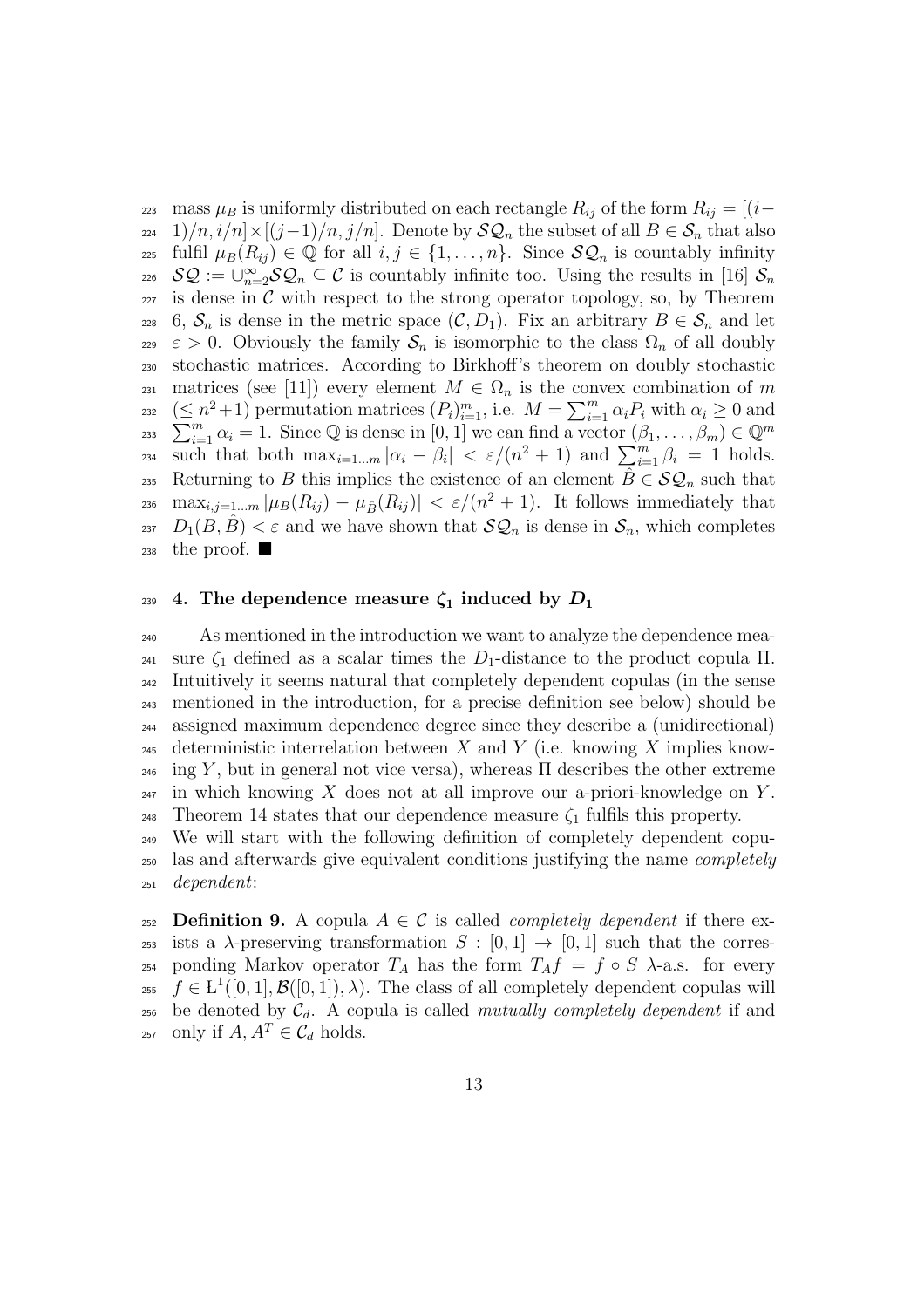258 **Lemma 10.** Given  $A \in \mathcal{C}$  the following conditions are equivalent:

259  $(d1)$   $A \in \mathcal{C}_d$ 

260 (d2) There exists a  $\lambda$ -preserving transformation  $S : [0,1] \rightarrow [0,1]$  such that  $A(x, y) = \lambda([0, x] \cap S^{-1}([0, y]))$  for all  $(x, y) \in [0, 1]^2$ .

262 (d3) There exists a  $\lambda$ -preserving transformation  $S : [0,1] \rightarrow [0,1]$  such that 263  $K(x, E) := \mathbf{1}_E(Sx) = \delta_{Sx}(E)$  is a regular conditional distribution of A.

264 (d4) There exists a  $\lambda$ -preserving transformation  $S : [0, 1] \rightarrow [0, 1]$  such that 265  $\mu_A(\Gamma(S)) = 1$ , whereby  $\Gamma(S) := \{(x, Sx) : x \in [0,1]\} \in \mathcal{B}([0,1]^2)$ 

<sup>266</sup> denotes the graph of S.

267 **Proof:**  $(d1) \Rightarrow (d2)$ : Using the interrelation between Markov operators and <sup>268</sup> copulas formulated in (5) we immediately get

$$
A(x,y) = \int_{[0,x]} (T_A \mathbf{1}_{[0,y]})(z) d\lambda(z) = \int_{[0,x]} \mathbf{1}_{[0,y]} \circ S(z) d\lambda(z)
$$
  
=  $\lambda([0,x] \cap S^{-1}([0,y]))$ 

for all  $(x, y) \in [0, 1]^2$ .

 $(d2) \Rightarrow (d3)$ : It is clear that if  $S : [0,1] \rightarrow [0,1]$  is a  $\lambda$ -preserving transformation, then  $K(x, E)$  defined as in (d3) is a Markov kernel. Suppose that  $X, Y: \Omega \to [0, 1]$  are random variables on a probability space  $(\Omega, \mathcal{A}, \mathcal{P})$  such that  $\mathcal{P}^{X \otimes Y} = \mu_A$  holds. If  $E, F \in \mathcal{B}([0,1])$ , then, using the extension theorem for measures, we have

$$
\int_{X^{-1}(F)} \mathbf{1}_E \circ Y \, d\mathcal{P} = \mathcal{P}\big(X \in F, \, Y \in E\big) = \lambda\big(F \cap S^{-1}(E)\big) = \int_F \mathbf{1}_E(Sx) \, d\lambda(x),
$$

so  $K(x, E) := \mathbf{1}_E(Sx) = \delta_{Sx}(E)$  is a regular conditional distribution of A.  $(d3) \Rightarrow (d1)$ : Using Lemma 1 we get  $(T_A f)(x) = \int_{[0,1]} f(y) K_A(x, dy) = f(Sx)$ for  $\lambda$ -a.s..

 $(d3) \Rightarrow (d4)$ : Using disintegration (see [14]) we directly get

$$
\mu_A(\Gamma(S)) = \int_{[0,1]} K_A(x, (\Gamma(S))_x) \ d\lambda(x) = \int_{[0,1]} \mathbf{1}_{\{Sx\}}(Sx) \ d\lambda(x) = 1
$$

<sub>269</sub>  $(d4) \Rightarrow (d2)$ : In case the graph of S has full mass we have  $K_A(x, \{Sx\}) = 1$ 270 for  $\lambda$ -almost all  $x \in [0, 1]$ . Consequently, using disintegration and again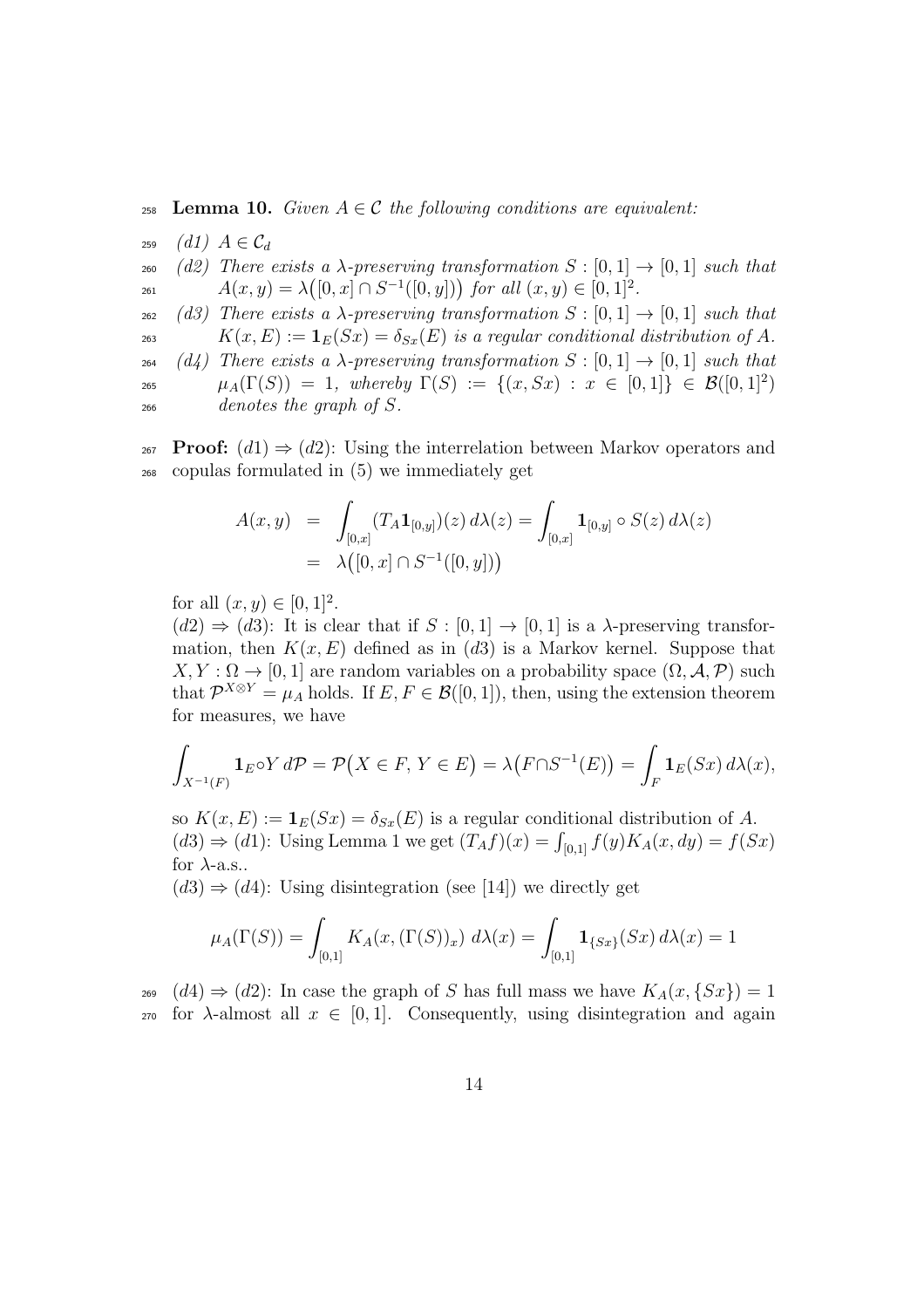<sup>271</sup> Lemma 1 we finally get

$$
A(x_0, y_0) = \int_{[0,x_0]} (T_A \mathbf{1}_{[0,y_0]})(z) d\lambda(z) = \int_{[0,x_0]} K_A(z, [0, y_0]) d\lambda(z)
$$
  
= 
$$
\int_{[0,x_0]} \mathbf{1}_{[0,y_0]} \circ S(z) d\lambda(z) = \lambda([0, x_0] \cap S^{-1}([0, y_0])).
$$

<sup>272</sup> This completes the proof.

273 Remark 11. Lemma 10 in particular shows that  $C_d$  contains all shuffles of Min, i.e. copulas induced by interval exchange transformations on [0, 1] (see  $_{275}$  [7]). Point (d4) implies that Definition 9 of complete dependence is equivalent to the original one given by Lancaster (see [13] and [25]), and point (d3) that a copula A is completely dependent if and only if it is left-invertible w.r.t. the  $\ast$ -product (see [5] and [25]).

<sup>279</sup> The following lemma essentially answers the question about which copulas 280 have maximum  $D_1$ -distance to  $\Pi$ :

281 Lemma 12. For every  $A \in \mathcal{C}$  the function  $\Phi_{A,\Pi}$  fulfils  $\Phi_{A,\Pi}(y) \leq 2y(1-y)$ 282 for all  $y \in [0,1]$ . Furthermore equality  $\Phi_{A,\Pi}(y) = 2y(1-y)$  holds for every 283  $y \in [0, 1]$  if and only if A is a completely dependent copula.

**Proof:** Because of  $\Phi_{A,\Pi}(0) = \Phi_{A,\Pi}(1) = 0$  if suffices to consider  $y \in (0,1)$ . Define

$$
\mathfrak{D}_y := \left\{ f : [0,1] \to [0,1], f \text{ measurable and } \int_{[0,1]} f(x) d\lambda(x) = y \right\},\
$$

284 then obviously  $K_A(\cdot,[0,y]) \in \mathfrak{D}_y$  for every copula  $A \in \mathcal{C}$ . Using Scheffé's  $285$  theorem (see [6]) we have

$$
\int_{[0,1]} |f(x) - y| d\lambda(x) = 2 \int_{E_f} (f(x) - y) d\lambda(x) = 2 \int_{E_f^c} (y - f(x)) d\lambda(x) \tag{15}
$$

for every  $f \in \mathfrak{D}_y$ , whereby  $E_f := \{x \in [0,1]: f(x) > y\}$ . We will show that the left hand side of (15) becomes maximal if and only if there exists a set E such that  $f = \mathbf{1}_E \lambda$ -a.s.:

(i) If  $\int_{E_f^c} f(x) d\lambda(x) > 0$  then the function H, defined by

$$
H(x) := \int_{[0,x] \cap E_f^c} f(z) d\lambda(z) - \int_{[x,1] \cap E_f^c} (1 - f(z)) d\lambda(z), \qquad x \in [0,1]
$$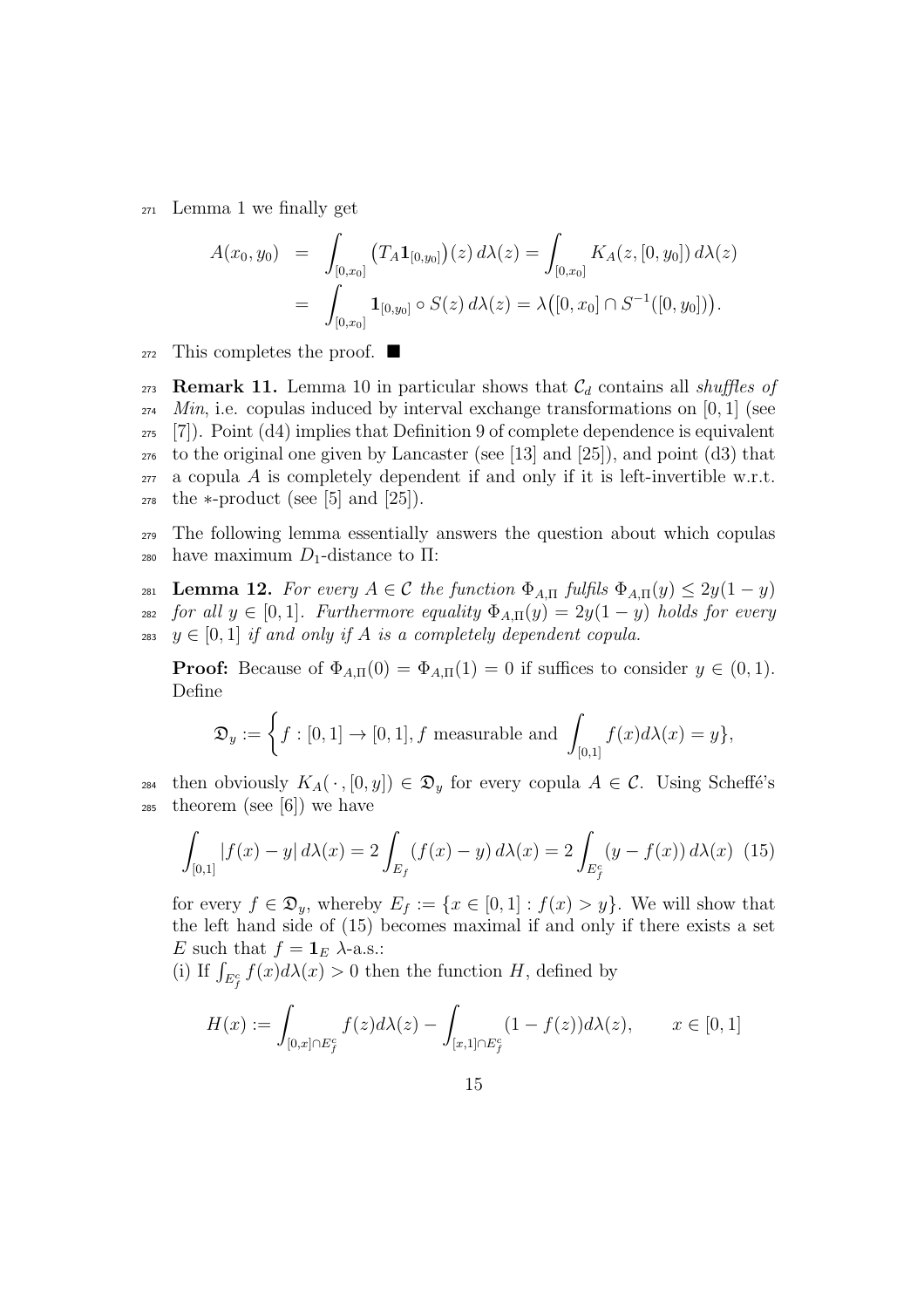is absolutely continuous and fulfils  $H(0) \leq -(1-y)\lambda(E_f^c) < 0$  and  $H(1) =$  $\int_{E_f^c} f(x) d\lambda(x) > 0$ . Consequently we can find  $x_0 \in (0, 1)$  such that  $H(x_0) = 0$ holds. Define a new function  $f^*$  by  $f^* := f 1_{E_f} + 1_{E_f^c \cap [x_0,1]}$ . It is straightforward to see that  $f^* \in \mathfrak{D}_y$  and, using the first equality in (15), that  $\int_{[0,1]} |f(x) - y| d\lambda(x) < \int_{[0,1]} |f^*(x) - y| d\lambda(x).$ 

(ii) If  $\int_{E_f^c} f(x) d\lambda(x) = 0$  but  $\int_{E_f} 1 - f(x) dx > 0$  then we can proceed analogously and define a function  $H$  by

$$
H(x) := \int_{[0,x] \cap E_f} f(z) d\lambda(z) - \int_{[x,1] \cap E_f} (1 - f(z)) d\lambda(z), \qquad x \in [0,1].
$$

286 H is absolutely continuous and fulfils both  $H(0) = -\int_E(1 - f(x))d\lambda(x) < 0$ <sup>287</sup> as well as  $H(1) = \int_{E_f} f(x) d\lambda(x) = y > 0$ , so we can find  $x_0 \in (0, 1)$  such 288 that  $H(x_0) = 0$  holds. Define a new function  $f^*$  by  $f^* := f \mathbf{1}_{E_f^c} + \mathbf{1}_{E_f \cap [x_0,1]}$ . 289 Again it is straightforward to see that  $f^* \in \mathfrak{D}_y$  and, using the second equality 290 in (15), that  $\int_{[0,1]} |f(x) - y| d\lambda(x) < \int_{[0,1]} |f^*(x) - y| d\lambda(x)$ .

291 In case neither (i) nor (ii) holds we immediately get  $f = \mathbf{1}_{E_f} \lambda$ -a.s. as well <sup>292</sup> as  $\lambda(E_f) = y$ , which in turn implies  $\int_{[0,1]} |f(x) - y| d\lambda(x) = 2y(1 - y)$ . This <sup>293</sup> completes the proof of the first part of Lemma 12.

294 If  $A \in \mathcal{C}$  then according to (d3) in Lemma 10 there exists a  $\lambda$ -preserving 295 transformation  $S : [0,1] \to [0,1]$  such that  $K(x, E) := \mathbf{1}_E(Sx) = \delta_{S_x}(E)$  is a <sup>296</sup> regular conditional distribution of A. Hence

$$
\Phi_{A,\Pi}(y) = \int_{[0,1]} |K_A(x,[0,y]) - y| d\lambda(x) = \int_{[0,1]} |{\bf 1}_{[0,y]}(Sx) - y| d\lambda(x)
$$

$$
= \int_{[0,1]} |{\bf 1}_{[0,y]}(x) - y| d\lambda(x) = 2y(1-y)
$$

holds for every  $y \in [0, 1]$ .

To prove the other implication suppose that  $A \in \mathcal{C}$ , that  $K_A(\cdot, \cdot)$  is a regular conditional distribution of A and that  $\Phi_{A,\Pi}(y) = 2y(1-y)$  holds for every  $y \in [0, 1]$ . It follows from the first part of the proof that for every  $y \in [0, 1]$ there exists a set  $E_y$  with  $\lambda(E_y) = y$  and  $K_A(x, [0, y]) = \mathbf{1}_{E_y}(x)$  for  $\lambda$ -almost every  $x \in [0,1]$ . Consequently we can find a measurable set  $M \subseteq [0,1]$ fulfilling  $\lambda(M) = 1$  such that for every  $x \in M$  we have  $K_A(x, [0, y]) = \mathbf{1}_{E_y}(x)$ for every  $y \in [0,1] \cap \mathbb{Q}$ . Define a transformation  $S : [0,1] \rightarrow [0,1]$  by

$$
Sx := \mathbf{1}_M(x)
$$
 inf  $\{y \in \mathbb{Q} \cap [0,1]: K_A(x,[0,y]) = 1\}.$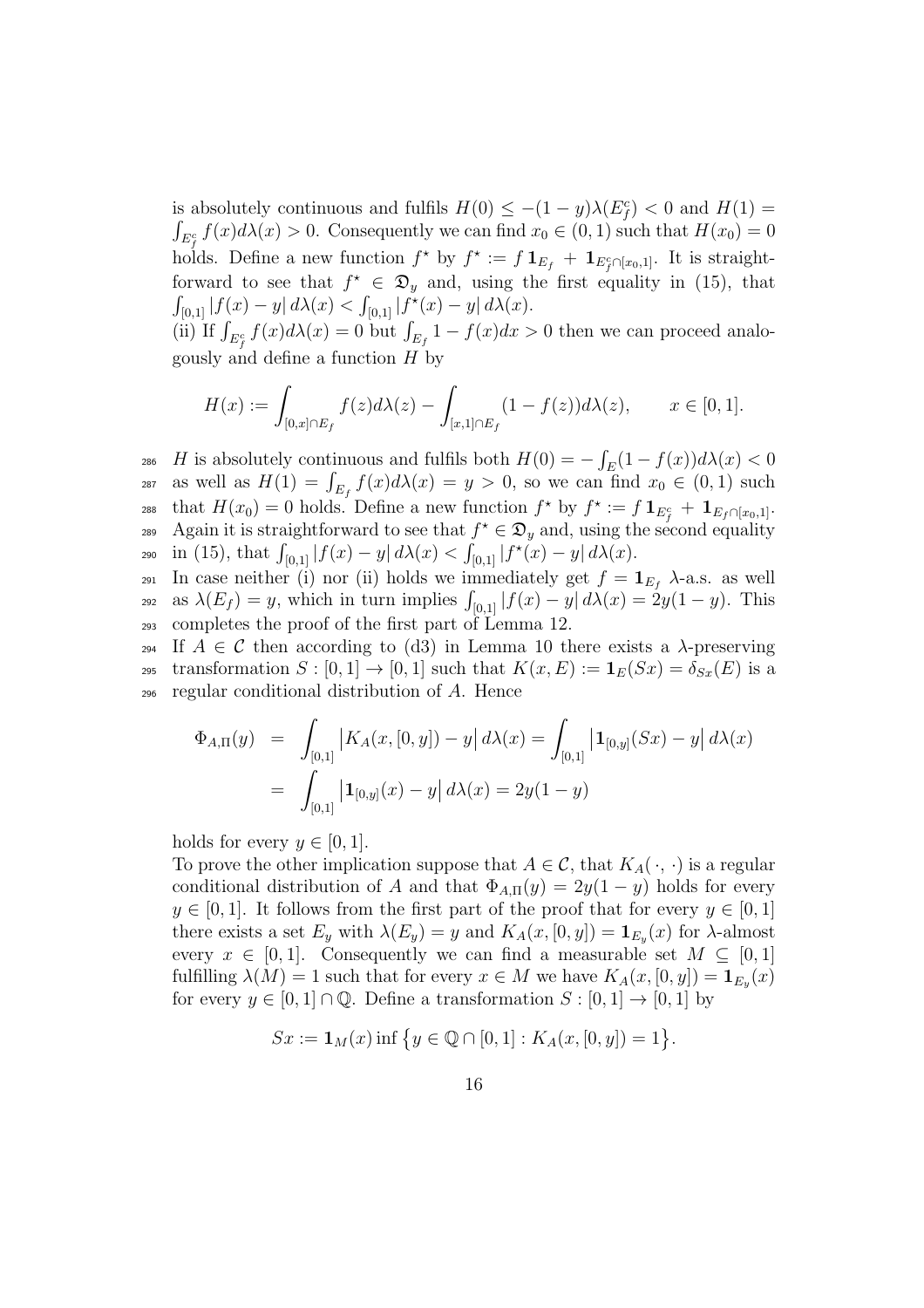Using right-continuity of distribution functions it follows that on  $M$  we have  $K_A(x, [0, y_0]) = 1$  if and only if  $S_x \leq y_0$ , i.e. if  $\mathbf{1}_{[0, y_0]}(S_x) = 1$ . This implies that  $S$  is measurable since

$$
\{x \in [0,1]: Sx \leq y_0\} = M^c \cup \{x \in M: K_A(x,[0,y_0]) = 1\} \in \mathcal{B}([0,1])
$$

holds for every  $y_0 \in [0, 1]$ . Furthermore

$$
\lambda^{S}([0, y_0]) = \lambda(\{x \in [0, 1] : K_A(x, [0, y_0]) = 1)\} = \lambda(E_{y_0}) = y_0,
$$

297 so S is also  $\lambda$ -preserving. Since on M we have  $K_A(x, [0, y_0]) = \mathbf{1}_{[0, y_0]}(S_x)$ 298  $\delta_{S_x}([0, y_0])$  we have  $K_A(x, E) = \delta_{S_x}(E)$  for every Borel set E which shows <sup>299</sup> that  $(x, E) \mapsto \delta_{S_x}(E)$  is a regular conditional distribution of A. Applying  $_{300}$  Lemma 10 completes the proof.

301

 $U\sin g$  Lemma 12 and the fact that  $\int_{[0,1]} 2y(1-y)dy = 1/3$  we finally de-303 fine the dependence measure  $\zeta_1 : \mathcal{C} \to [0,1]$  by

$$
\zeta_1(A) := 3D_1(A, \Pi), \qquad A \in \mathcal{C}.\tag{16}
$$

304 **Remark 13.** Looking back at Remark 3 the dependence measure  $\zeta_1(A)$  can, <sup>305</sup> up to a scalar, be interpreted as expected  $L^1$ -distance between the conditional <sup>306</sup> distribution function of A and the distribution function of the uniform dis-307 tribution  $\mathcal{U}_{[0,1]}$ .

<sup>308</sup> Lemma 12 implies the following result.

309 **Theorem 14.** Suppose that  $A \in \mathcal{C}$  and let  $\zeta_1$  be defined according to (16). 310 Then  $\zeta_1(A) \in [0,1]$ . Furthermore  $\zeta_1(A) = 1$  if and only if  $A \in \mathcal{C}_d$ , i.e. all <sup>311</sup> completely dependent copulas have maximum dependence measure.

312 **Proposition 15.** The following assertions hold:

313 (i) The family  $C_d$  is closed with respect to  $D_1$ .

 $314$  (ii) Suppose that  $S_1, S_2$  are  $\lambda$ -preserving transformations on [0, 1] and let  $A_1, A_2$  denote the corresponding completely dependent copulas. Then

316 we have  $D_2(A_1, A_2) = D_1(A_1, A_2) = ||S_1 - S_2||_1$ .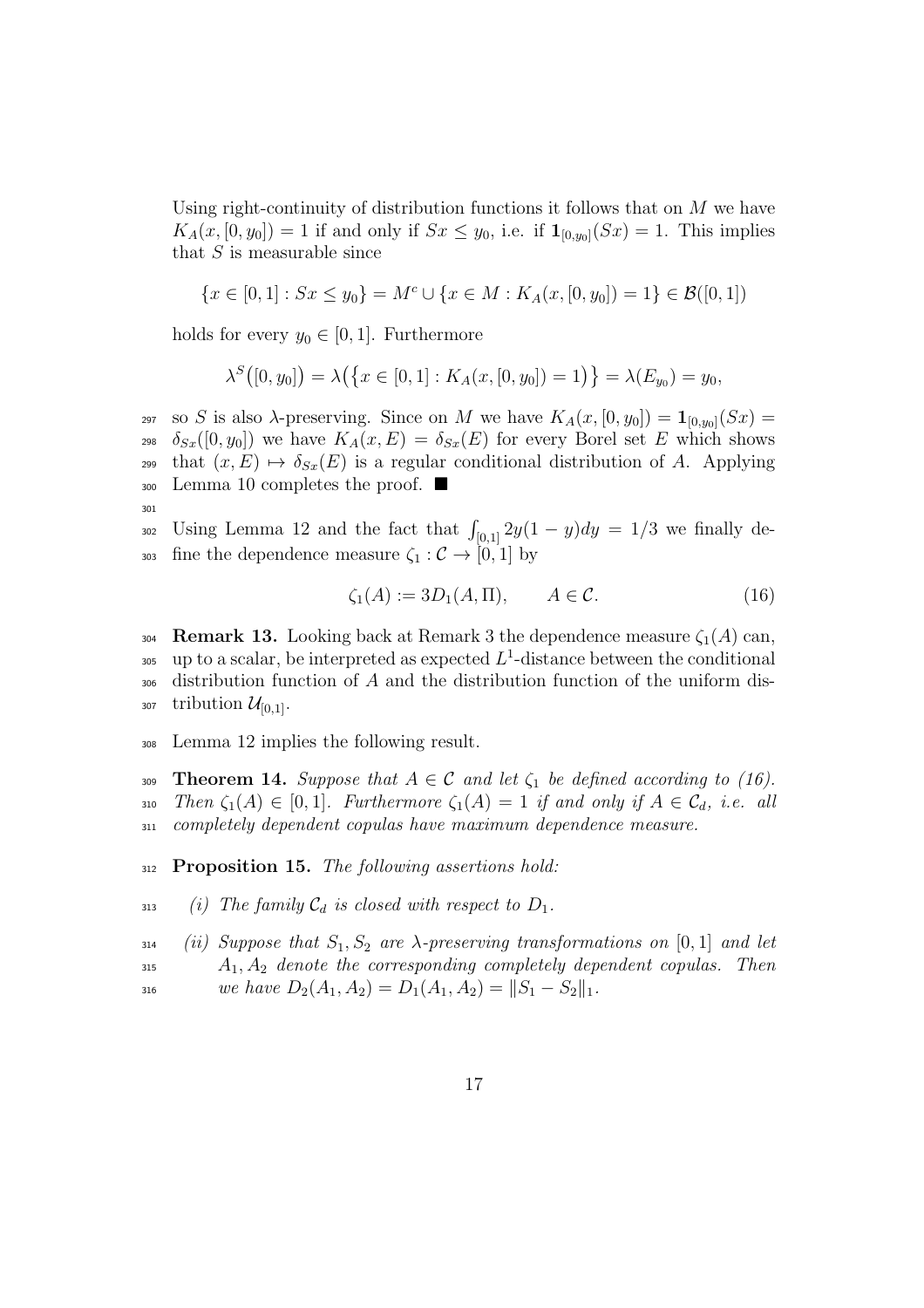$317$  **Proof:** Since only completely dependent copulas have maximum  $D_1$ -distance  $_{318}$  1/3 from  $\Pi$  (i) immediately follows from the fact that metrics are continuous <sup>319</sup> in each argument. Point (ii) can be proved as follows:

$$
D_2^2(A_1, A_2) = \int_{[0,1]} \int_{[0,1]} (\mathbf{1}_{[0,y]}(S_1x) - \mathbf{1}_{[0,y]}(S_2x))^2 d\lambda(x) d\lambda(y)
$$
  
\n
$$
= \int_{[0,1]} \int_{[0,1]} |\mathbf{1}_{[0,y]}(S_1x) - \mathbf{1}_{[0,y]}(S_2x)| d\lambda(x) d\lambda(y) = D_1(A_1, A_2)
$$
  
\n
$$
= \int_{[0,1]} \int_{[0,1]} |\mathbf{1}_{[0,y]}(S_1x) - \mathbf{1}_{[0,y]}(S_2x)| d\lambda(y) d\lambda(x)
$$
  
\n
$$
= ||S_1 - S_2||_1.
$$

 Remark 16. Independence of two random variables is a symmetric concept (knowing X does not change our knowledge about Y and vice versa) - never- theless, from the authors point of view, notions 'measuring' dependence are not necessarily symmetric since in many situations the dependence structure might be strongly asymmetric as it is, for instance, the case in Example 25. Furthermore, having a unidirectional (i.e. non-mutual) dependence measure one can easily construct a mutual one (see, for instance, equation (17) below).

 $327$  **Remark 17.** The mutual dependence measure  $\omega$  studied by Siburg and <sup>328</sup> Stoimenov (see [25]) is defined by

$$
\omega^2(A) := 3 d^2(A, \Pi) = 3 (D_2^2(A, \Pi) + D_2^2(A^T, \Pi)).
$$
 (17)

<sup>329</sup> Arguments analogous to the ones used in the proof of Lemma 12 show that 330  $D_2^2(A,\Pi) \leq 1/6$  with equality if and only if  $A \in \mathcal{C}_d$ . Therefore, using (17) 331 and Proposition 15 it follows immediately that  $\omega(A) = 1$  if and only if A 332 is invertible and that the class of all invertible copulas is closed in  $(C, d)$ <sup>333</sup> (already proved in a different manner in [25]).

<sup>334</sup> We will conclude this section with an example that shows the existence of 335  $\lambda$ -preserving transformations  $S, S_1, S_2, \ldots$  on [0, 1] such that  $(S_n(x))_{n\in\mathbb{N}}$  does 336 not converge to  $S(x)$  in any point  $x \in [0,1]$  although at the same time  $\lim_{n\to\infty} D_1(A_n, A) = 0$  holds.

338 Example 18. For every  $m \in \mathbb{N}$  and  $j \in \{1, ..., 2^{m-1}\}\$  define an interval-339 exchange transformation (see [7])  $S_{2^{m-1}+j} : [0,1] \rightarrow [0,1]$  as follows (see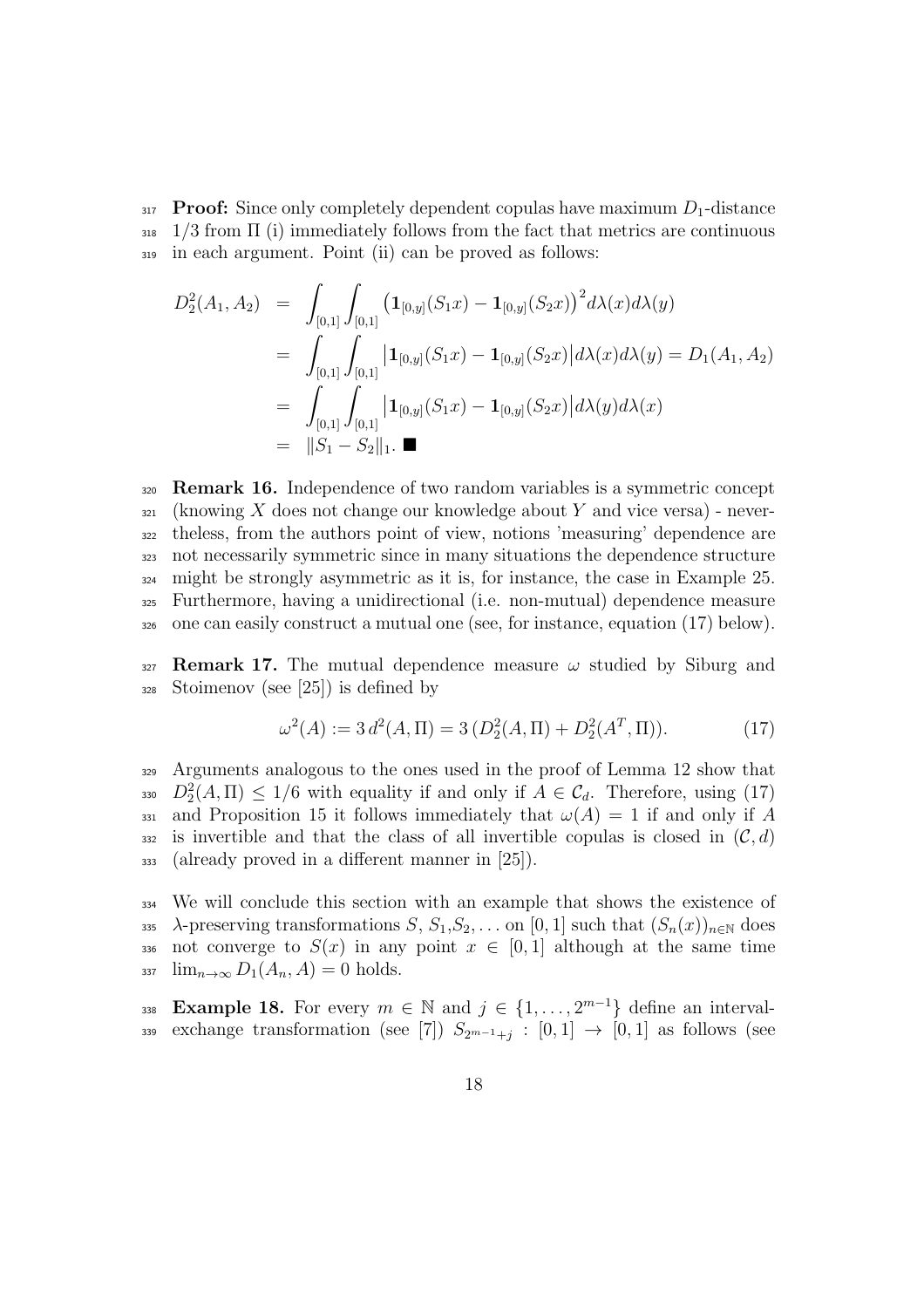

Figure 1: Interval exchange transformations used in Example 18

<sup>340</sup> Figure 1):

$$
S_{2^{m-1}+j}(x) = \begin{cases} x + \left(1 - \frac{2j-1}{2^m}\right) & \text{if } x \in \left(\frac{j-1}{2^m}, \frac{j}{2^m}\right] \\ x - \left(1 - \frac{2j-1}{2^m}\right) & \text{if } x \in \left(1 - \frac{j}{2^m}, 1 - \frac{j-1}{2^m}\right] \\ x & \text{otherwise} \end{cases}
$$

Since every  $n \in \mathbb{N}$  can uniquely be expressed in the form  $n = 2^m + j$  with  $m \in \mathbb{N}$  and  $j \in \{1, \ldots, 2^{m-1}\}\$  this defines a sequence  $(S_n)_{n \in \mathbb{N}}$  of  $\lambda$ -preserving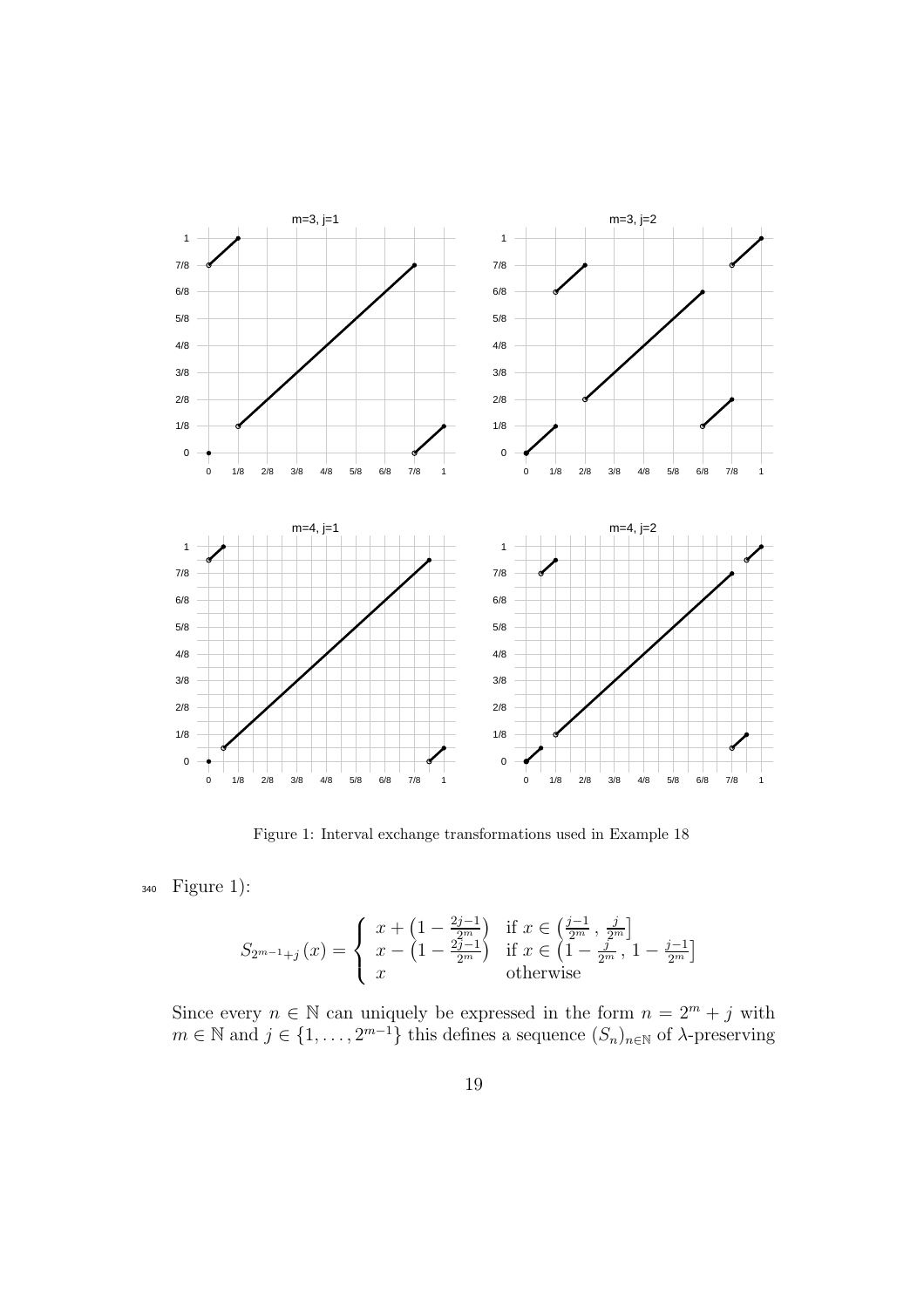transformations on [0, 1]. Let S denote the identity on [0, 1] and  $M, A_1, A_2 \ldots$ the corresponding completely dependent copulas in  $\mathcal{C}_d$ . Since

$$
||S_{2^{m-1}+j} - S||_1 \le \frac{1}{2^{m-1}}
$$

holds we have  $\lim_{n\to\infty}||S_n - S||_1 = 0$ . Consequently, using Proposition 15,  $\lim_{n\to\infty} D_1(A_n, A) = 0$  follows. Suppose now that  $x \in (0, 1/2)$ . Then for every  $m \in \mathbb{N}$  there exists a unique  $j_m^x \in \{1, \ldots, 2^{m-1}\}\$  such that  $x \in \left(\frac{j_m^x-1}{2^m}, \frac{j_m^x}{2^m}\right)$  $\frac{j_m^x}{2^m}$ holds. Set  $\varepsilon = 1/2 - x > 0$ , then it follows that

$$
\lim_{m \to \infty} S_{2^{m-1}+j_m^x}(x) = \lim_{m \to \infty} \left( x + 1 - \frac{2j_m^x - 1}{2^m} \right) = x + 1 - 2x = 1 - x > x + \varepsilon,
$$

341 which shows that  $(S_n(x))_{n\in\mathbb{N}}$  can not converge to  $S(x) = x$ . Analogous 342 arguments show that  $(S_n(x))_{n\in\mathbb{N}}$  does not converge to  $S(x) = x$  for every 343  $x \in (0, 1]$ . The only two points where  $(S_n)_{n \in \mathbb{N}}$  converges to S are 0 and 1. If  $344$  we modify S on these two points this changes neither the induced copula M 345 nor  $L^1$  convergence of  $(S_n)_{n\in\mathbb{N}}$  to S. Hence we have constructed a sequence 346  $(S_n)_{n\in\mathbb{N}}$  of measure preserving transformation that converges nowhere to S.

#### $347$  5. Examples:  $\zeta_1$  for some parametric classes of copulas

 $348$  The aim of this section is to calculate  $\zeta_1$  for some well known parametric <sup>349</sup> classes of copulas.

<sup>350</sup> Example 19 (Farlie-Gumbel-Morgenstern family). The FGM family 351  $(G_{\theta})_{\theta \in [-1,1]}$  of copulas is defined by (see [19])

$$
G_{\theta}(x, y) = xy + \theta xy(1 - x)(1 - y). \tag{18}
$$

352  $G_{\theta}$  is absolutely continuous so  $K_{\theta}(\cdot, \cdot)$ , defined by

$$
K_{G_{\theta}}(x,[0,y]) := y + \theta y(1-2x)(1-y) \quad \forall (x,y) \in [0,1]^2,
$$
 (19)

353 is a regular conditional distribution of  $G_{\theta}$ . Using Lemma 7 it follows immedi-354 ately that the family  $(G_{\theta})_{\theta \in [-1,1]}$  is continuous in  $\theta$  with respect to  $D_1$ . Furthermore it is straightforward to verify that  $D_1(G_\theta, \Pi) = \frac{|\theta|}{12}$ , so  $\zeta_1(G_\theta) = \frac{|\theta|}{4}$ 355 356 holds for every  $\theta \in [-1, 1]$ .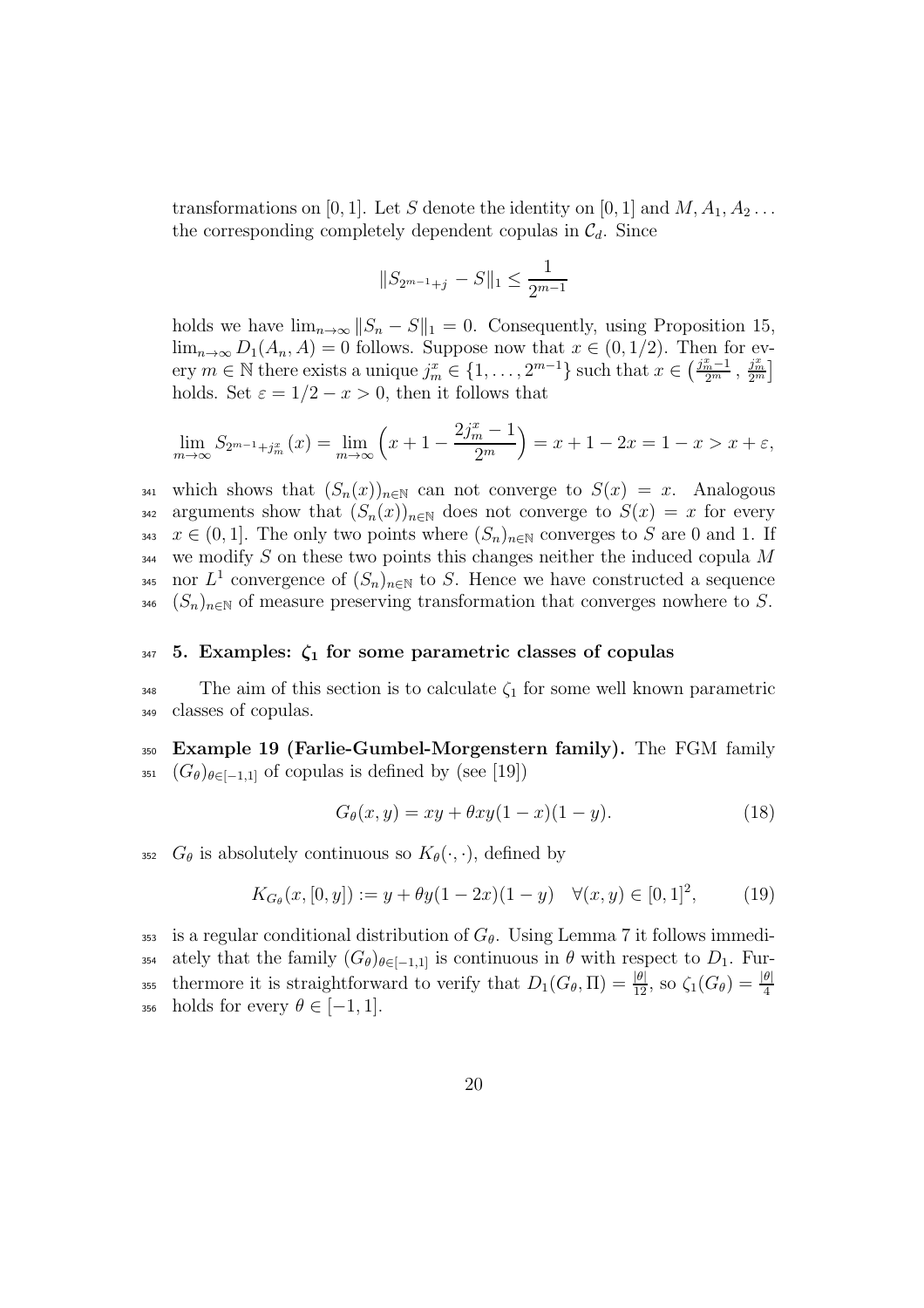<sup>357</sup> **Example 20 (Marshall-Olkin family).** The MO family  $(M_{\alpha,\beta})_{(\alpha,\beta)\in[0,1]^2}$ <sup>358</sup> of copulas (see [19]) is defined by

$$
M_{\alpha,\beta}(x,y) = \begin{cases} x^{1-\alpha}y & \text{if } x^{\alpha} \ge y^{\beta} \\ xy^{1-\beta} & \text{if } x^{\alpha} \le y^{\beta}. \end{cases}
$$
 (20)

359 It contains  $\Pi$  ( $\alpha = 0$  or  $\beta = 0$ ) as well as  $M$  ( $\alpha = \beta = 1$ ). Suppose that <sup>360</sup>  $\alpha, \beta > 0$  then a regular conditional distribution  $K_{A_{\alpha,\beta}}(\cdot,\cdot)$  of  $A_{\alpha,\beta}$  is given by 361  $(x \in (0, 1], y \in [0, 1])$ 

$$
K_{A_{\alpha,\beta}}(x,[0,y]) = \begin{cases} (1-\alpha)x^{-\alpha}y & \text{if } y < x^{\frac{\alpha}{\beta}}\\ y^{1-\beta} & \text{if } y \geq x^{\frac{\alpha}{\beta}}. \end{cases}
$$
(21)

<sup>362</sup> Again using Lemma 7 and the before-mentioned boundary cases it follows im-363 mediately that the family is continuous in  $(\alpha, \beta)$  with respect to  $D_1$ . Straight-364 forward but laborious calculations show that in case of  $\alpha, \beta > 0$ 

$$
\zeta_1(M_{\alpha,\beta}) = 3\alpha (1-\alpha)^z + \frac{6}{\beta} \frac{1 - (1-\alpha)^z}{z} - \frac{6}{\beta} \frac{1 - (1-\alpha)^{z+1}}{z+1}
$$
(22)

<sup>365</sup> holds, whereby  $z = \frac{1}{\alpha} + \frac{2}{\beta} - 1$ . Figure 2 is an image plot of the function з66  $(\alpha, \beta) \mapsto \zeta_1(M_{\alpha,\beta}).$ 

367 Example 21 (Frechet family). The Frechet family  $(F_{\alpha,\beta})$  with  $(\alpha,\beta) \in$ 368  $[0,1]^2$  and  $\alpha + \beta \leq 1$  (see [19]) is defined by

$$
F_{\alpha,\beta}(x,y) := \alpha M(x,y) + \beta W(x,y) + (1 - \alpha - \beta) \Pi(x,y). \tag{23}
$$

Being a convex combination of the M, W and  $\Pi$  obviously  $K_{F_{\alpha\beta}}(\cdot,\cdot)$ , defined <sup>370</sup> by

$$
K_{F_{\alpha,\beta}}(x,[0,y]) = \alpha \mathbf{1}_{[0,y]}(x) + \beta \mathbf{1}_{[0,y]}(1-x) + (1-\alpha-\beta)y \tag{24}
$$

371 for all  $(x, y) \in [0, 1]^2$  is a regular conditional distribution of  $F_{\alpha,\beta}$ . As in 372 the previous examples the family is continuous in  $(\alpha, \beta)$  with respect to  $D_1$ . <sup>373</sup> Furthermore it follows that

$$
\zeta_1(F_{\alpha,\beta}) = \frac{1}{2} \frac{3\alpha^3 + 3\alpha\beta^2 + 2\beta^3}{(\alpha + \beta)^2} = \zeta_1(F_{\beta,\alpha})
$$
\n(25)

374 whenever  $\alpha \leq \beta$  and  $\alpha + \beta > 0$ . In case  $\alpha + \beta = 0$  we have  $\zeta_1(F_{0,0}) = 0$  since 375  $F_{0,0} = \Pi$  - which is also the limit of (25) for  $\alpha, \beta \longrightarrow 0+$ . Also note that for 376 fixed  $\gamma \in (0, 1], \alpha \in [0, \gamma]$  and  $\beta = \gamma - \alpha$  the dependence measure  $\zeta_1$  becomes 377 mimimal in case of  $\alpha = \beta = \gamma/2$ . Figure 3 is an image plot of the function 378  $(\alpha, \beta) \mapsto \zeta_1(F_{\alpha, \beta}).$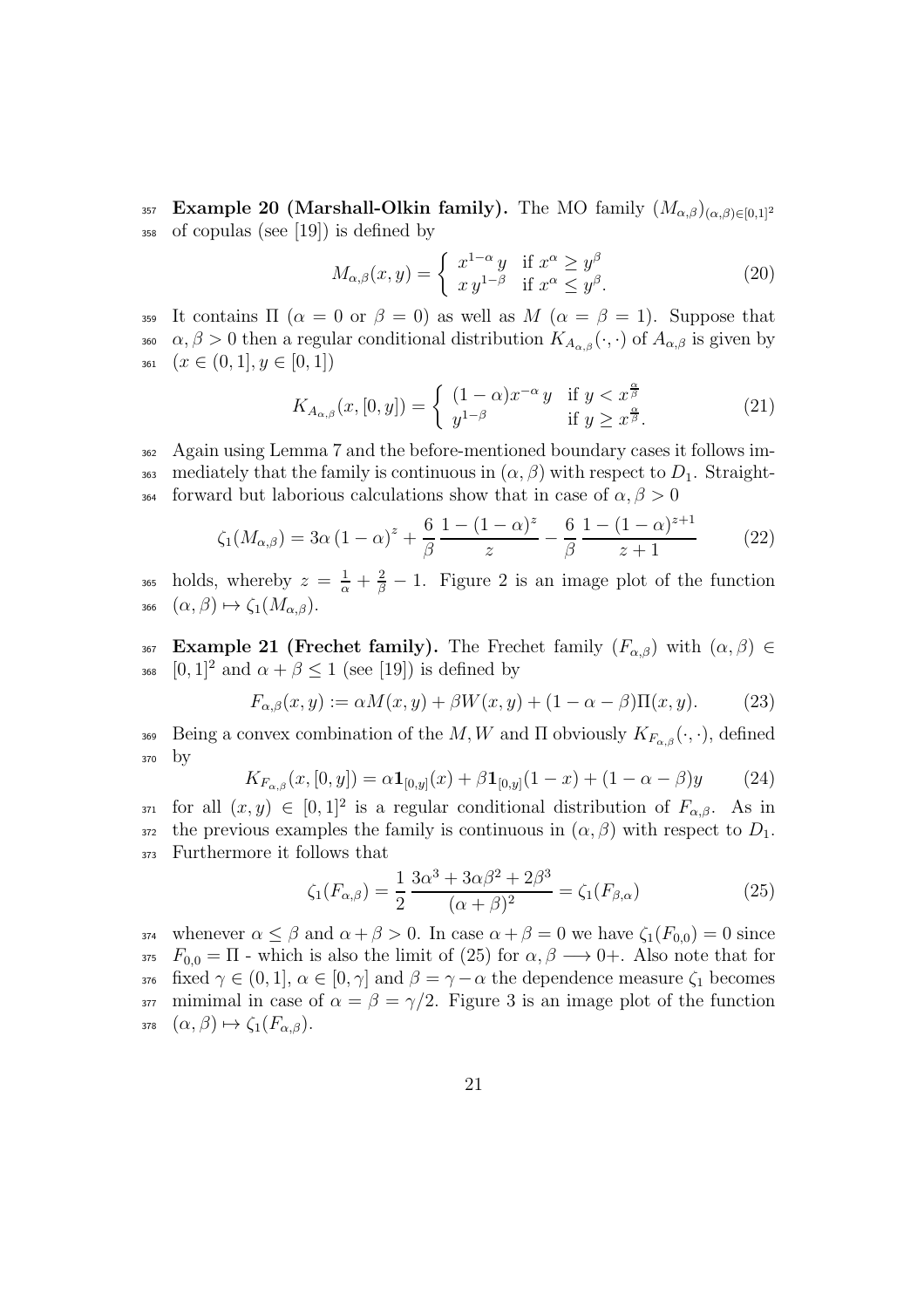

Figure 2: Image plot of the function  $(\alpha, \beta) \mapsto \zeta_1(M_{\alpha,\beta})$ 

# <sup>379</sup> 6. An application to copulas induced by special Iterated Function 380 Systems

 We will now take a look to the construction of copulas with fractal support via Iterated Function System given in [10] and show that the mentioned 383 convergence results w.r.t.  $d_{\infty}$  also hold w.r.t. the much stronger metric  $D_1$ . Before analyzing the general case we recall the definition of an Iterated Function System (see [1]) and start with a simple example.

386 Definition 22. Suppose that  $(\Omega, d)$  is a metric space and that  $n \in \mathbb{N}$ . A 387 mapping  $w : \Omega \to \Omega$  is called *contraction* if there exists a constant  $L < 1$ 388 such that  $d(w(x), w(y)) \le Ld(x, y)$  holds for all  $x, y \in \Omega$ . A family  $(w_l)_{l=1}^n$  of contractions on  $\Omega$  together with a vector  $(p_l)_{l=1}^n \in [0,1]^n$  fulfilling  $\sum_{l=1}^n p_l = 1$ <sup>390</sup> is called an Iterated Function System with probabilities (IFS for short). We 391 will denote IFSs by  $\{(w_l)_{l=1}^n, (p_l)_{l=1}^n\}$ .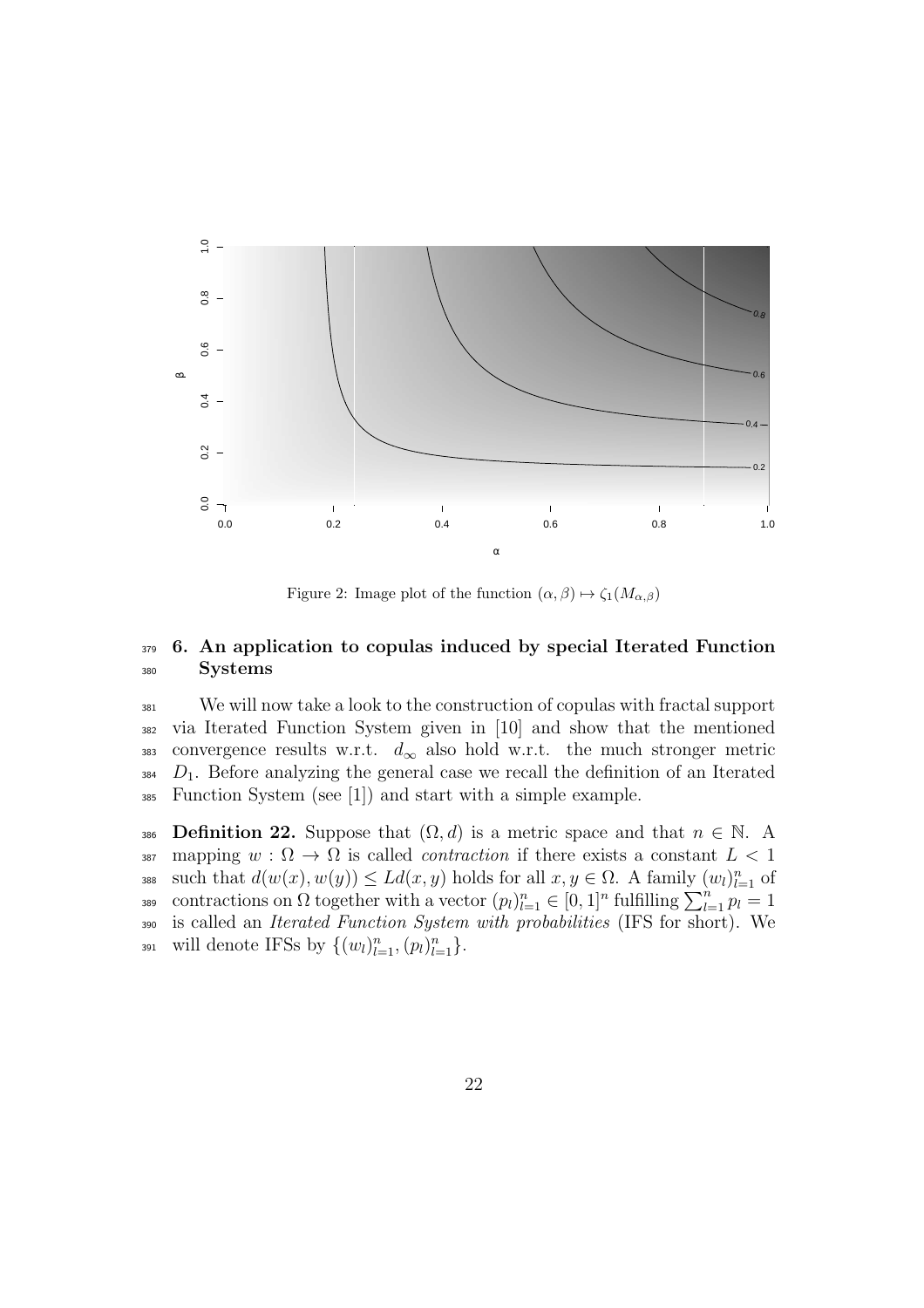

Figure 3: Image plot of the function  $(\alpha,\beta)\mapsto \zeta_1(F_{\alpha,\beta})$ 



Figure 4: Support of  $V\Pi$  and  $V^2\Pi$  in Example 23

392 Example 23. Consider the matrix  $M = (t_{ij})_{i,j=1}^3$  defined by  $M =$  $\sqrt{ }$  $\mathcal{L}$ 1  $\frac{1}{6}$  0  $\frac{1}{6}$  $\begin{matrix} 6 & 0 & 6 \\ 0 & \frac{1}{3} & 0 \end{matrix}$  $\frac{1}{3}$  0 1  $\frac{1}{6}$ ე  $\stackrel{\sim}{0}$   $\frac{1}{6}$ 6  $\setminus$  $\vert$ , 23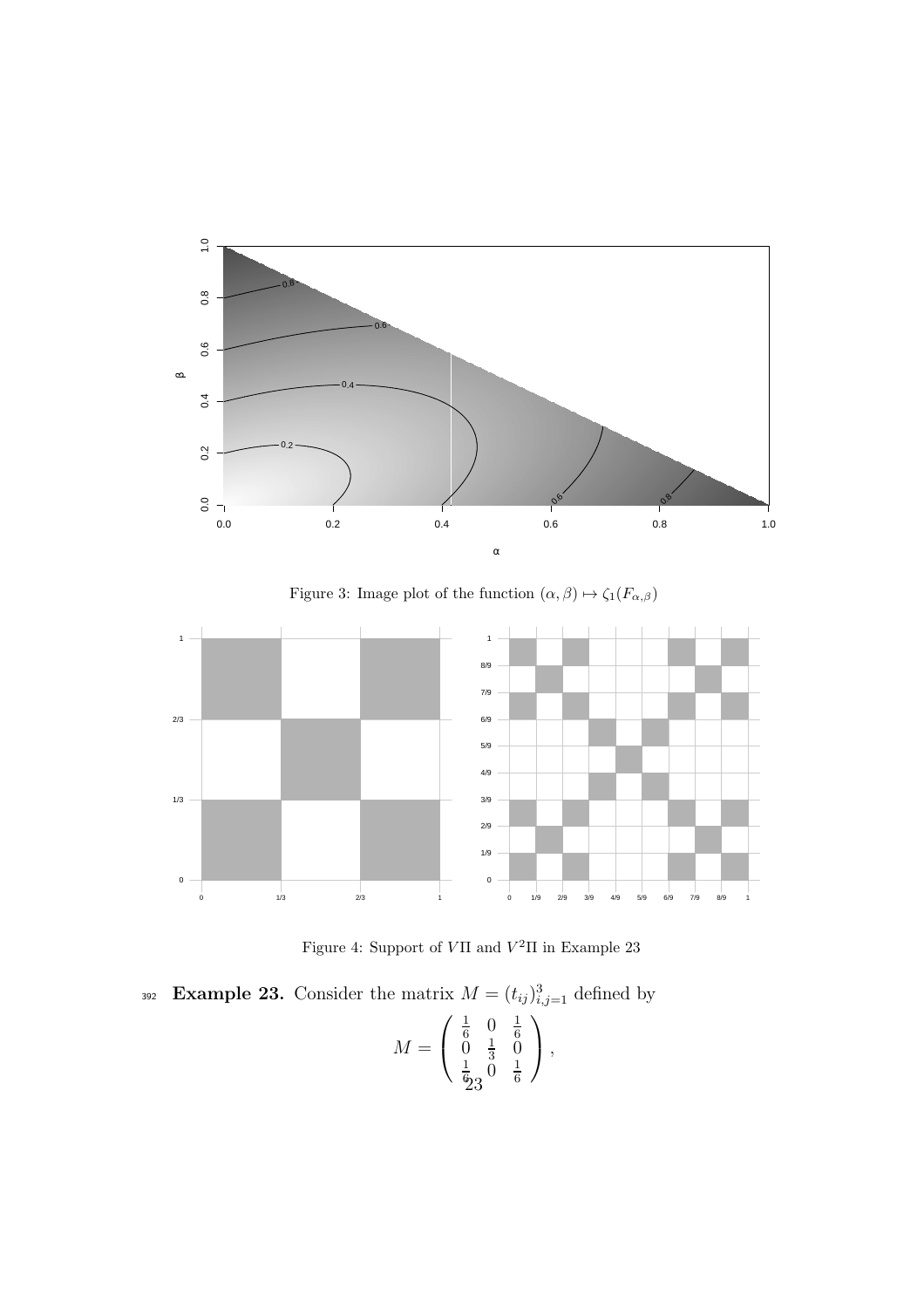set  $a = b = (0, 1/3, 2/3, 1)$  and  $R_{ji} := [a_{j-1}, a_j] \times [b_{i-1}, b_i]$ ,  $1 \le i, j \le 3$ . M induces an IFS  $\{(w_{ji})_{i,j=1}^3, (t_{ji})_{i,j=1}^3\}$ , whereby the affine contractions  $w_{ji}$ :  $[0, 1]^2 \rightarrow R_{ji}, 1 \leq i, j \leq 3$  are defined by

$$
w_{ji}(x, y) = (a_{j-1} + x(a_j - a_{j-1}), b_{i-1} + y(b_i - b_{i-1})).
$$

393 Let  $\mathcal{P}([0,1]^2)$  denoting the set of all probability measures on  $([0,1]^2,\mathcal{B}([0,1]^2)).$ 394 It straightforward to verify (see [10]) that the operator  $V : \mathcal{P}([0,1]^2) \mapsto$ 395  $\mathcal{P}([0,1]^2)$ , defined by

$$
V(\mu) := \sum_{i,j=1}^{3} t_{ij} \,\mu^{w_{ji}},\tag{26}
$$

396 maps  $\mathcal{P}_{\mathcal{C}}$  to  $\mathcal{P}_{\mathcal{C}}$ , so we can also see it as operator on  $\mathcal{C}$  (see Figure 4). Sup-397 pose now that  $A \in \mathcal{C}$ , that  $\mu_A \in \mathcal{P}_{\mathcal{C}}$  is the corresponding doubly stochastic 398 measure and that  $K_A(\cdot, \cdot)$  denotes a regular conditional distribution of A. It 399 is straightforward to see that the Markov kernel  $K_{VA}(\cdot, \cdot)$ , defined by (27),  $\frac{400}{400}$  is a regular conditional distribution of VA (again see Figure 4):

$$
y \in \left[0, \frac{1}{3}\right]: K_{VA}(x, [0, y]) = \frac{1}{2} K_A(3x, [0, 3y]) \mathbf{1}_{[0, \frac{1}{3}]}(x) + + \frac{1}{2} K_A(3x - 2, [0, 3y]) \mathbf{1}_{[\frac{2}{3}, 1]}(x) y \in \left(\frac{1}{3}, \frac{2}{3}\right]: K_{VA}(x, [0, y]) = \frac{1}{2} \mathbf{1}_{[0, \frac{1}{3}]\cup(\frac{2}{3}, 1]}(x) + + K_A(3x - 1, [0, 3y - 1]) \mathbf{1}_{(\frac{1}{3}, \frac{2}{3}]}(x)
$$
(27)

$$
y \in \left(\frac{2}{3}, 1\right]: K_{VA}(x, [0, y]) = \left(\frac{1}{2} + \frac{1}{2}K_A(3x, [0, 3y - 2])\right) \mathbf{1}_{[0, \frac{1}{3}]}(x) + \mathbf{1}_{(\frac{1}{3}, \frac{2}{3}]}(x) + \left(\frac{1}{2} + \frac{1}{2}K_A(3x - 2, [0, 3y - 2])\right) \mathbf{1}_{[\frac{2}{3}, 1]}(x)
$$

401 Using (27) straightforward calculations show that for every  $A, B \in \mathcal{C}$  the 402 following relation between  $\Phi_{VA,VB}$  and  $\Phi_{A,B}$  holds:

$$
\Phi_{VA,VB}(3y) = \frac{1}{3} \Phi_{A,B}(3y) \mathbf{1}_{[0,\frac{1}{3}]}(y) + \frac{1}{3} \Phi_{A,B}(3y-1) \mathbf{1}_{(\frac{1}{3},\frac{2}{3}]}(y) + \\ + \frac{1}{3} \Phi_{A,B}(3y-2) \mathbf{1}_{(\frac{2}{3},1]}(y)
$$

Hence we get

$$
D_1(VA, VB) = \int_{[0,1]} \Phi_{VA,VB}(y) \, dy = 3\frac{1}{3} \frac{1}{3} \int_{[0,1]} \Phi_{A,B}(y) \, dy = \frac{1}{3} D_1(A, B),
$$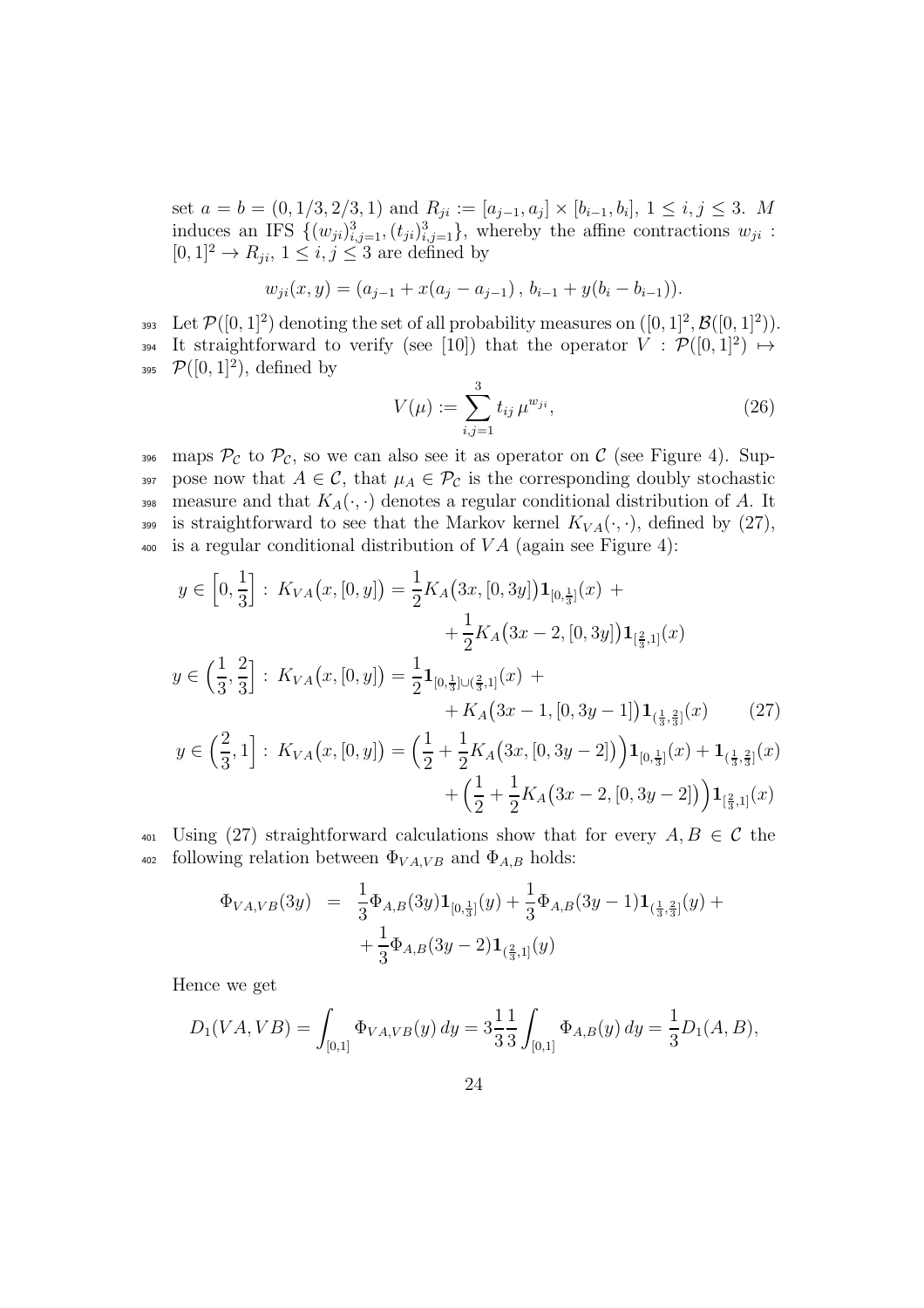403 showing that V is a contraction on  $(C, D_1)$  with  $L = 1/3$ . Applying Ba-<sup>404</sup> nach's fixed point theorem and Theorem 8 it therefore follows that there is 405 a (unique) globally attractive fixed point  $A^* \in \mathcal{C}$  of V, i.e. for every copula 406  $B \in \mathcal{C}$  we have  $D_1(V^nB, A^*) \to 0$  for  $n \to \infty$ . Since convergence w.r.t. <sup>407</sup>  $D_1$  implies convergence w.r.t.  $d_{\infty}$  the copula  $A^*$  coincides with the fixed 408 point w.r.t.  $d_{\infty}$ , so  $\mu_{A^*}$  is a singular measure whose support has Hausdorff 409 dimension  $dim_H(supp(\mu_{A^*})) = \ln(5)/\ln(3)$  (see [10]).

410 We will analyze the mapping  $V : \mathcal{C} \to \mathcal{C}$  and its properties now in the 411 general case. Suppose that  $M = (t_{ij})_{i=1...n, j=1...m}$  is a matrix with  $n \geq 2$  $412$  rows and m columns fulfilling the following three conditions: (i) All entries 413 are non-negative, (ii)  $\sum t_{ij} = 1$ , and (iii) no row or column has all entries 0.  $414$  According to [10] we will call such a matrix M transformation matrix. Given <sup>415</sup> M we define the vectors  $(a_j)_{j=0}^m, (b_i)_{i=0}^n$  of cumulative column and row sums  $416$  by

$$
a_0 = b_0 = 0
$$
  
\n
$$
a_j = \sum_{j_0 \le j} \sum_{i=1}^n t_{ij} \quad j \in \{1, ..., m\}
$$
  
\n
$$
b_i = \sum_{i_0 \le i} \sum_{j=1}^m t_{ij} \quad i \in \{1, ..., n\}.
$$
\n(28)

Since M is a transformation matrix both  $(a_j)_{j=0}^m$  and  $(b_i)_{i=0}^n$  are strictly increasing. Consequently  $R_{ji} := [a_{j-1}, a_j] \times [b_{i-1}, b_i]$  are compact non-empty rectangles for every  $j \in \{1, ..., m\}$  and  $i \in \{1, ..., n\}$ . Consider the IFS  $\{(w_{ji})_{j=1...m,i=1...n}, (t_{ij})_{j=1...m,i=1...n}\}$ , whereby the contraction  $w_{ji} : [0,1]^2 \rightarrow$  $R_{ii}$  is defined by

$$
w_{ji}(x, y) = (a_{j-1} + x(a_j - a_{j-1}), b_{i-1} + x(b_i - b_{i-1})).
$$

<sup>417</sup> The induced operator V on  $\mathcal{P}([0,1]^2)$  is defined by

$$
V(\mu) := \sum_{j=1}^{m} \sum_{i=1}^{n} t_{ij} \,\mu^{w_{ji}}.
$$
 (29)

418 Again it is straightforward too see that V maps  $\mathcal{P}_{\mathcal{C}}$  into itself (see [10]). Fix 419 an arbitrary  $A \in \mathcal{C}$  and let  $K_A$  denote a regular conditional distribution of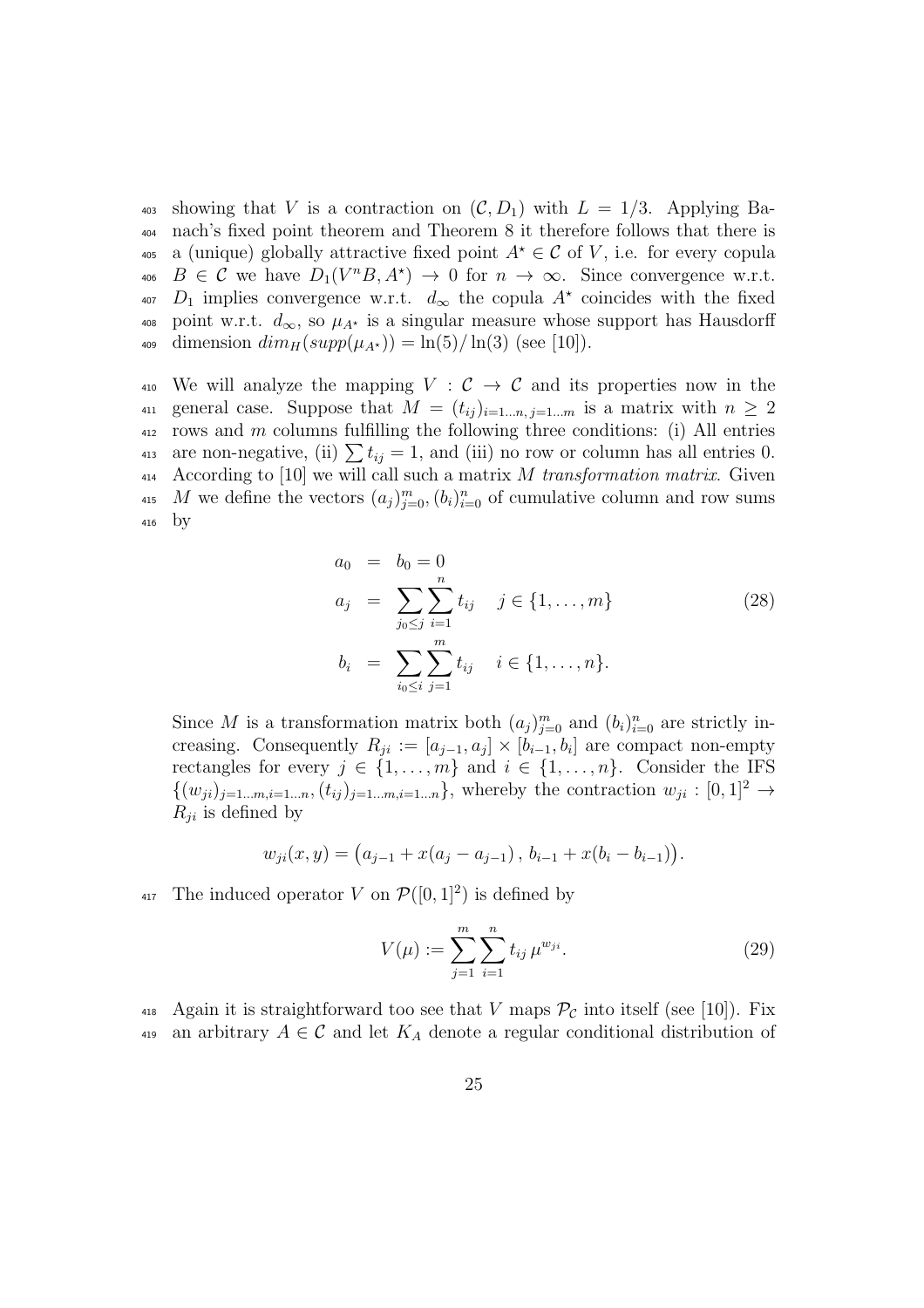420 A. Then  $K_{VA}(\cdot, \cdot)$  is given by (empty sums are zero by definition)

$$
K_{VA}(x, [0, y]) := \frac{\sum_{i_0 < i} t_{i_0 j}}{\sum_{i_0 = 1}^n t_{i_0 j}} + \frac{t_{ij}}{\sum_{i_0 = 1}^n t_{i_0 j}} K_A\left(\frac{x - a_{j-1}}{a_j - a_{j-1}}, \left[0, \frac{y - b_{i-1}}{b_i - b_{i-1}}\right]\right) (30)
$$

421 for every  $x, y \in R_{ji} = [a_{j-1}, a_j] \times [b_{i-1}, b_i]$  - we will use the smallest index 422 j and the greatest index i such that  $(x, y) \in R_{ji}$  to assures that  $K_{VA}$  is <sup>423</sup> well-defined also on the intersections of the rectangles and to make sure that  $\mu_{424}$   $y \mapsto K_{VA}(x, [0, y])$  is a distribution function for every  $x \in [0, 1]$ . Suppose 425 now that  $A, B \in \mathcal{C}$  and that  $y \in (b_{i-1}, b_i)$ , then the following interrelation 426 between  $\Phi_{VA,VB}(y)$  and  $\Phi_{A,B}(y)$  holds:

$$
\Phi_{VA,VB}(y) = \int_{[0,1]} |K_{VA}(x, [0, y]) - K_{VB}(x, [0, y])| d\lambda(x)
$$
\n
$$
= \sum_{j=1}^{m} \int_{[a_{j-1}, a_j]} \frac{t_{ij}}{a_j - a_{j-1}} \left| K_A \left( \frac{x - a_{j-1}}{a_j - a_{j-1}}, \left[ 0, \frac{y - b_{i-1}}{b_i - b_{i-1}} \right] \right) - K_B \left( \frac{x - a_{j-1}}{a_j - a_{j-1}}, \left[ 0, \frac{y - b_{i-1}}{b_i - b_{i-1}} \right] \right) \right| d\lambda(x)
$$
\n
$$
= \sum_{j=1}^{m} t_{ij} \int_{[0,1]} \left| K_A \left( x, \left[ 0, \frac{y - b_{i-1}}{b_i - b_{i-1}} \right] \right) - K_B \left( x, \left[ 0, \frac{y - b_{i-1}}{b_i - b_{i-1}} \right] \right) \right| d\lambda(x)
$$
\n
$$
= \sum_{j=1}^{m} t_{ij} \Phi_{A,B} \left( \frac{y - b_{i-1}}{b_i - b_{i-1}} \right) = (b_i - b_{i-1}) \Phi_{A,B} \left( \frac{y - b_{i-1}}{b_i - b_{i-1}} \right)
$$

Since, according to Lemma 5,  $\Phi_{A,B}$  is Lipschitz continuous on [0, 1] and zero on  $\{0,1\}$  it follows that

$$
\Phi_{VA,VB}(y) = \sum_{i=1}^{n} (b_i - b_{i-1}) \Phi_{A,B}\left(\frac{y - b_{i-1}}{b_i - b_{i-1}}\right) \mathbf{1}_{(b_{i-1}, b_i]}(y)
$$

427 for all  $y \in [0, 1]$ . Hence

$$
D_1(VA, VB) = \sum_{i=1}^n \int_{(b_{i-1}, b_i]} (b_i - b_{i-1}) \Phi_{A,B}\left(\frac{y - b_{i-1}}{b_i - b_{i-1}}\right) d\lambda(y)
$$
  
= 
$$
\sum_{i=1}^n (b_i - b_{i-1})^2 \int_{(0,1]} \Phi_{AB}(y) d\lambda(y)
$$
  
= 
$$
\sum_{i=1}^n (b_i - b_{i-1})^2 D_1(A, B),
$$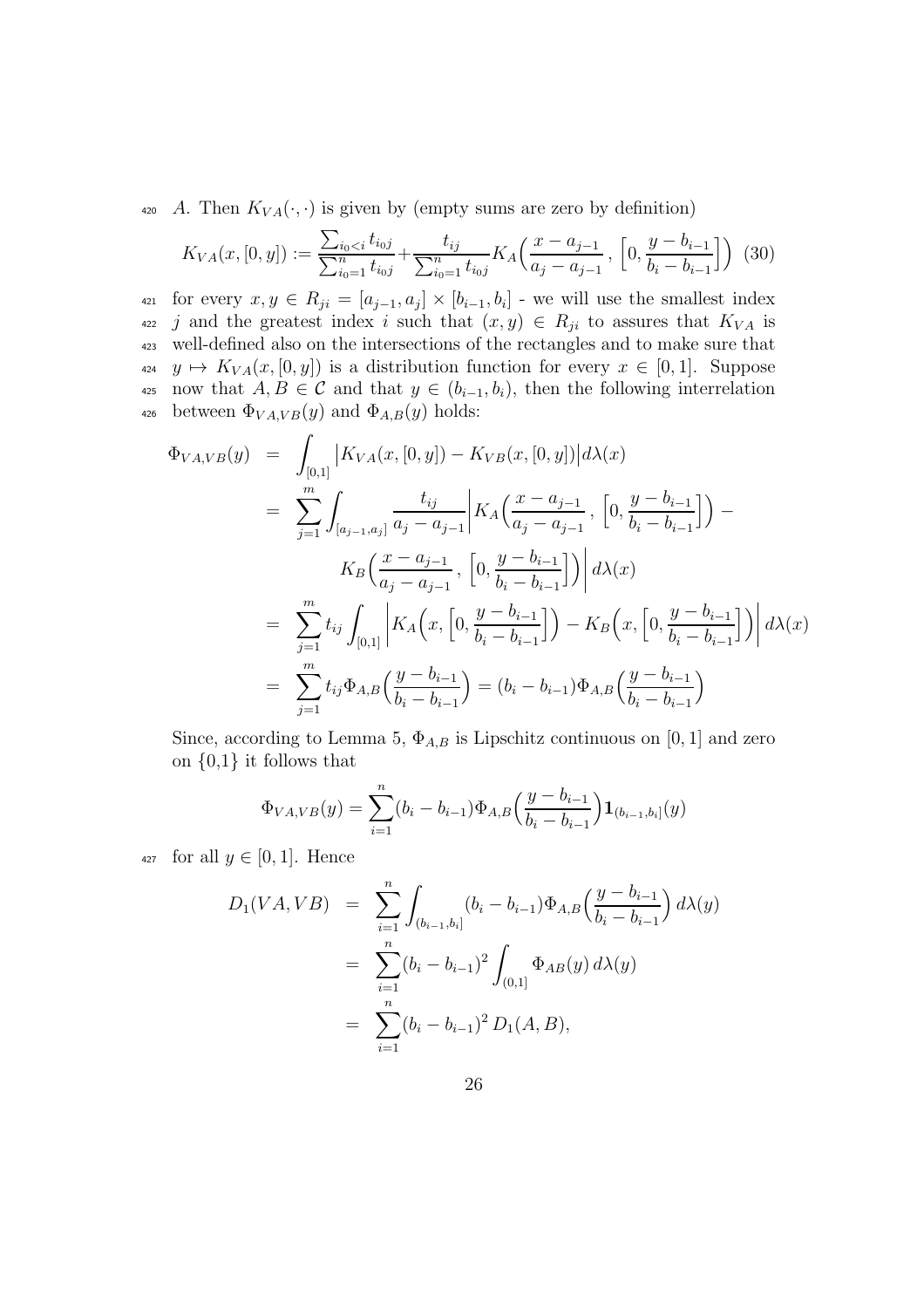which shows that V is a contraction on  $(C, D_1)$  since  $\sum_{i=1}^n (b_i - b_{i-1})^2$ which shows that V is a contraction on  $(C, D_1)$  since  $\sum_{i=1}^{n} (b_i - b_{i-1})^2 <$ <br>  $\sum_{i=1}^{n} (b_i - b_{i-1}) = 1$ . Since M was an arbitrary transformation matrix we <sup>430</sup> have proved the following result (see [10] for the analogous result with respect 431 to the uniform distance  $d_{\infty}$ :

432 **Theorem 24.** Suppose that M is a transformation matrix and let the oper-433 ator V be defined according to  $(29)$ . Then V is a contraction on the metric <sup>434</sup> space  $(C, D_1)$  and there exists a unique copula  $A^*$  such that  $VA^* = A^*$  and 435 for every  $B \in \mathcal{C}$  we have  $\lim_{n \to \infty} D_1(V^nB, A^*) = 0$ .

**Example 25.** For every  $n \in \mathbb{N}_0$  define  $\lambda$ -preserving transformations  $S_n$ :  $[0, 1] \to [0, 1]$  by

$$
S_n(x) = 2^n x \, (mod1)
$$

436 and denote the corresponding completely dependent copulas by  $A_n$ . Since 437  $A_n \in \mathcal{C}_d$  we have  $D_1(A_n, \Pi) = 1/3$ . Consider the transformation matrix M <sup>438</sup> defined by

$$
M = \left(\begin{array}{c} 1/2\\1/2 \end{array}\right)
$$

and let  $V$  denote the corresponding operator defined according to  $(29)$ . Then it follows that

$$
D_1(A_n^T, \Pi) = D_1(V^n A_0^T, V^n \Pi) = \frac{1}{2^n} D_1(M, \Pi) = \frac{1}{2^n} \frac{1}{3}
$$

439 which shows that  $\lim_{n\to\infty} D_1(A_n^T, \Pi) = 0.$ 

## <sup>440</sup> 7. Conclusion and future work

441 We have introduced a metric  $D_1$  on the space C that is a metrization  $442$  of the topology  $\mathcal{O}_\mathcal{M}$  induced by the strong operator topology on the space 443 M of corresponding Markov operators. It has been shown that the metric 444 space  $(C, D_1)$  is complete and separable and that the family  $C_d$  of completely 445 dependent copulas is a closed subset of C having maximum  $D_1$ -distance to 446 the product copula  $\Pi$ . As a consequence  $\zeta_1$  assigns all elements in  $\mathcal{C}_d$  maxi- $447$  mum dependence measure one.  $\zeta_1$  has been calculated for three parametric <sup>448</sup> families of copulas and an application to copulas induced by special Iterated <sup>449</sup> Functions Systems has been given.

<sup>450</sup> As future work it seems reasonable to explore further properties of the de-451 pendence measure  $\zeta_1$  and the metric spaces  $(\mathcal{C}, D_1)$  and  $(\mathcal{C}, D_2)$  in general. In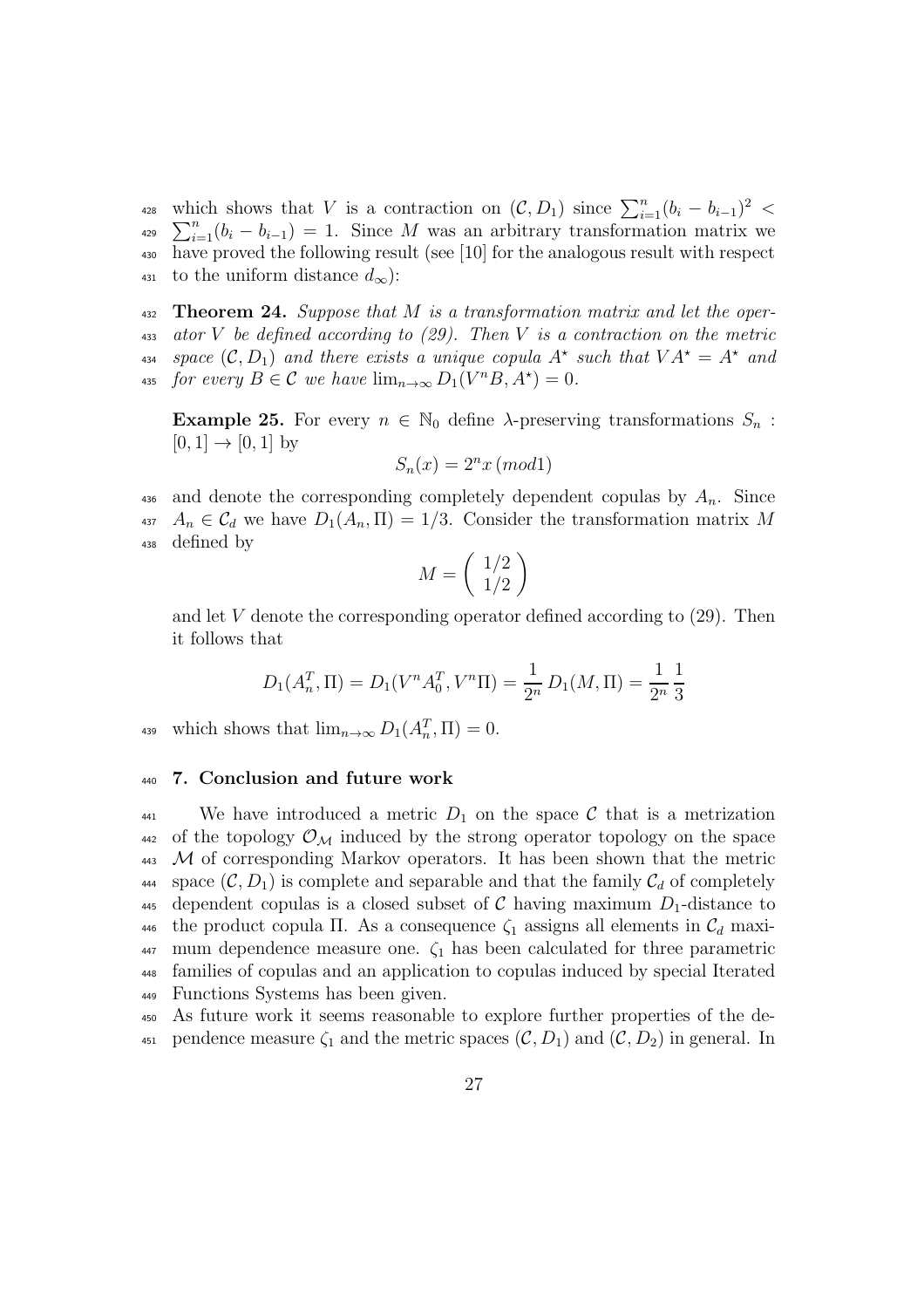- particular it should be analyzed how well Π can be approximated by copulas 453 induced by n  $\lambda$ -preserving transformations on [0, 1].
- [1] M.F. Barnsley: Fractals everywhere, Academic Press, Cambridge, 1993
- $_{455}$  [2] R. Bhattacharya, E.C. Waymire: A Basic Course in Probability Theory, Springer Verlag New York 2007
- [3] H. Bauer: Wahrscheinlichkeitstheorie, de Gruyter, Berlin New York 2002 (Fifth Edition)
- [4] W.F. Darsow, B. Nguyen, E.T. Olsen: Copulas and Markov processes, Illinois Journal of Mathematics 36, Number 4, 600-642 (1992)
- [5] W.F. Darsow, E.T. Olsen: Norms for copulas, International Journal of <sup>462</sup> Mathematics and Mathematical Sciences 18, Number 3, 417-436 (1995)
- $_{463}$  [6] L. Devroye: A Course in Density Estimation, Birkhäuser, Boston Basel Stuttgart, 1987
- [7] F. Durante, P. Sarkoci, C. Sempi: Shuffles of copulas, Journal of Mathe-matical Analysis and Applications 352, 914-921 (2009)
- [8] F. Durante, C. Sempi: Copula theory: an introduction, in P. Jaworski, F.  $\frac{468}{468}$  Durante, W. Härdle, T. Rychlik, Eds., *Copula theory and its applications*, Lecture Notes in Statistics–Proceedings, vol 198, pp. 1–31, Springer, Berlin (2010)
- $_{471}$  [9] J. Elstrodt: *Maß- und Integrationstheorie*, Springer Verlag, Berlin Hei-delberg New York, 1999
- $_{473}$  [10] G.A. Fredricks, R.B. Nelsen, J.A. Rodríguez-Lallena: Copulas with frac- $_{474}$  tal supports, *Insur. Math. Econ.* **37** (2005) 42-48
- [11] P.M. Gruber: Convex and Discrete Geometry, Springer-Verlag Berlin Heidelberg, 2007
- $_{477}$  [12] E. Hewitt, K. Stromberg: Real and Abstract Analysis, Springer Verlag, Berlin Heidelberg, 1965
- [13] H.O. Lancaster, Correlation and complete dependence of random vari-480 ables, Annals of Mathematical Statistics , 1315-1321 (1963)